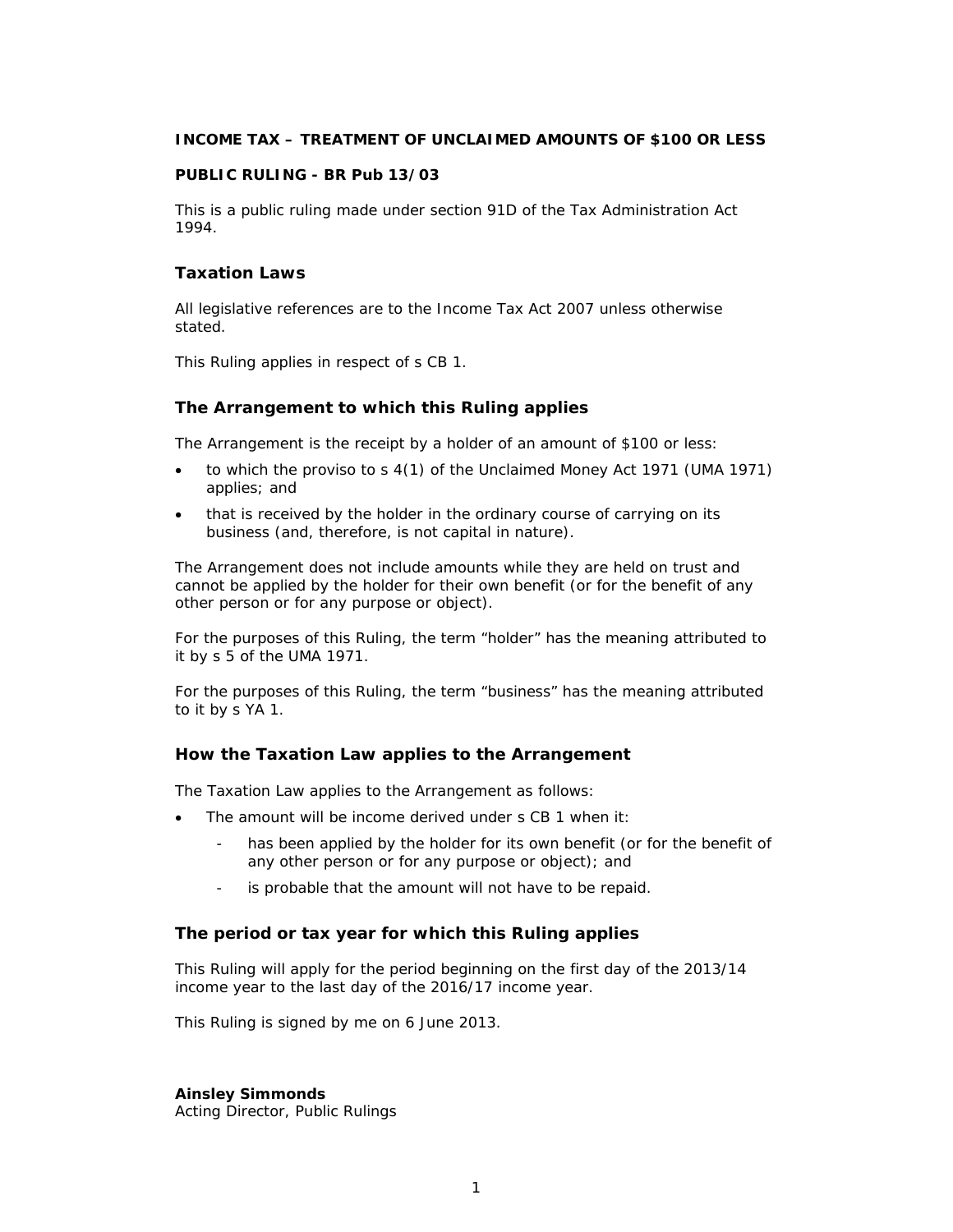# **INCOME TAX – TREATMENT OF UNCLAIMED AMOUNTS OF \$100 OR LESS**

#### **PUBLIC RULING - BR Pub 13/04**

This is a public ruling made under section 91D of the Tax Administration Act 1994.

# **Taxation Laws**

All legislative references are to the Income Tax Act 2007 unless otherwise stated.

This Ruling applies in respect of s CB 1.

# **The Arrangement to which this Ruling applies**

The Arrangement is the receipt by a holder of an amount of \$100 or less to which the Unclaimed Money Act 1971 (UMA 1971) applies that is:

- received by the holder in the ordinary course of carrying on its business (and, therefore, is not capital in nature); and
- held on trust and cannot be applied by the holder for their own benefit (or for the benefit of any other person or for any purpose or object).

For the purposes of this Ruling, the term "holder" has the meaning attributed to it by s 5 of the UMA 1971.

For the purposes of this Ruling, the term "business" has the meaning attributed to it by s YA 1.

# **How the Taxation Law applies to the Arrangement**

The Taxation Law applies to the Arrangement as follows:

The amount will not be income derived under s CB 1 while it is held on trust.

# **The period or tax year for which this Ruling applies**

This Ruling will apply for the period beginning on the first day of the 2013/14 income year to the last day of the 2016/17 income year.

This Ruling is signed by me on 6 June 2013.

**Ainsley Simmonds**  Acting Director, Public Rulings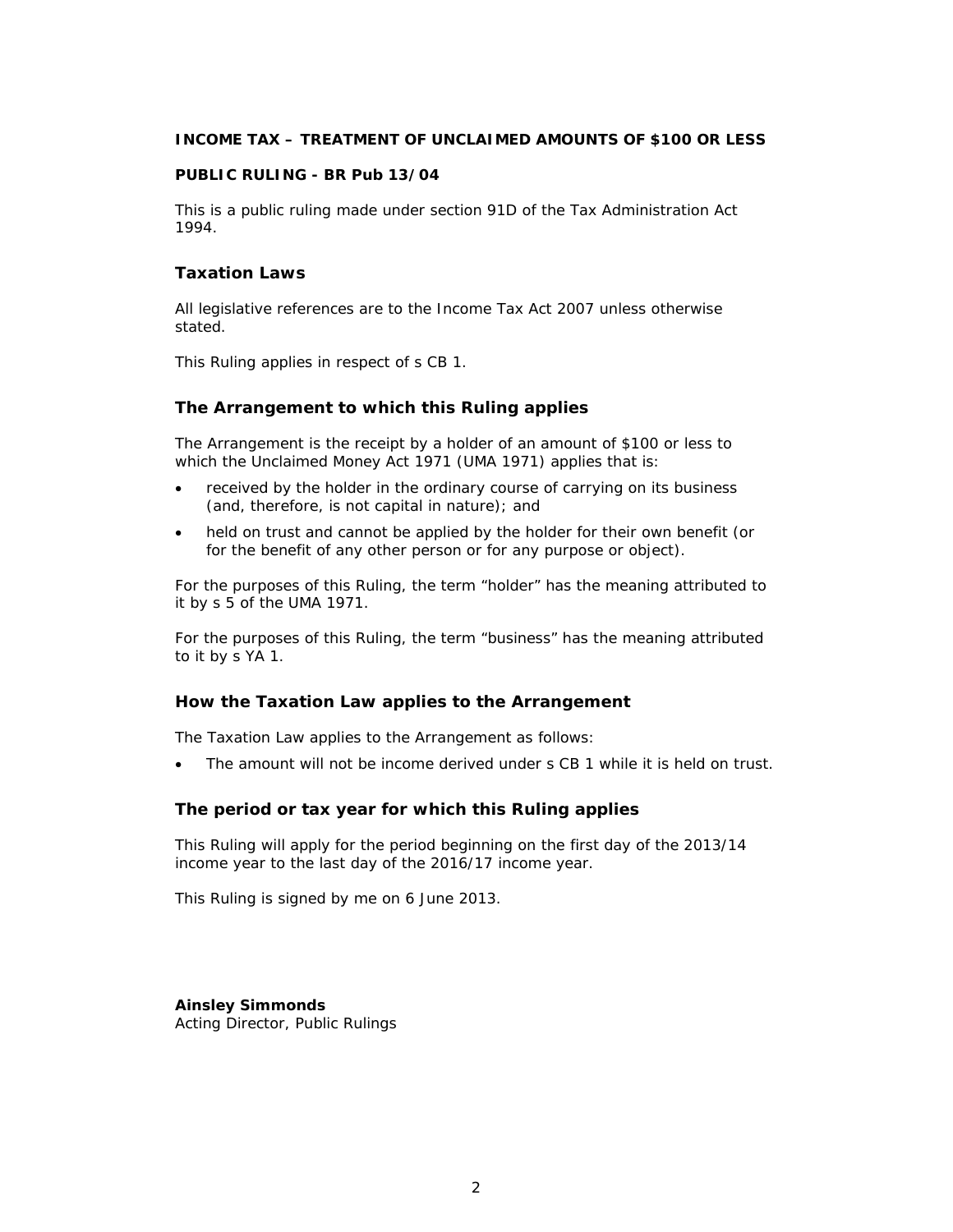# **COMMENTARY ON PUBLIC RULING BR PUB 13/03 and BR PUB 13/04**

This commentary is not a legally binding statement. The commentary is intended to help readers understand and apply the conclusions reached in Public Ruling BR Pub 13/03 and BR Pub 13/04 ("the Rulings").

Legislative references are to the Income Tax Act 2007 unless otherwise stated. Relevant legislative provisions are reproduced in the appendix to this commentary.

# **Contents**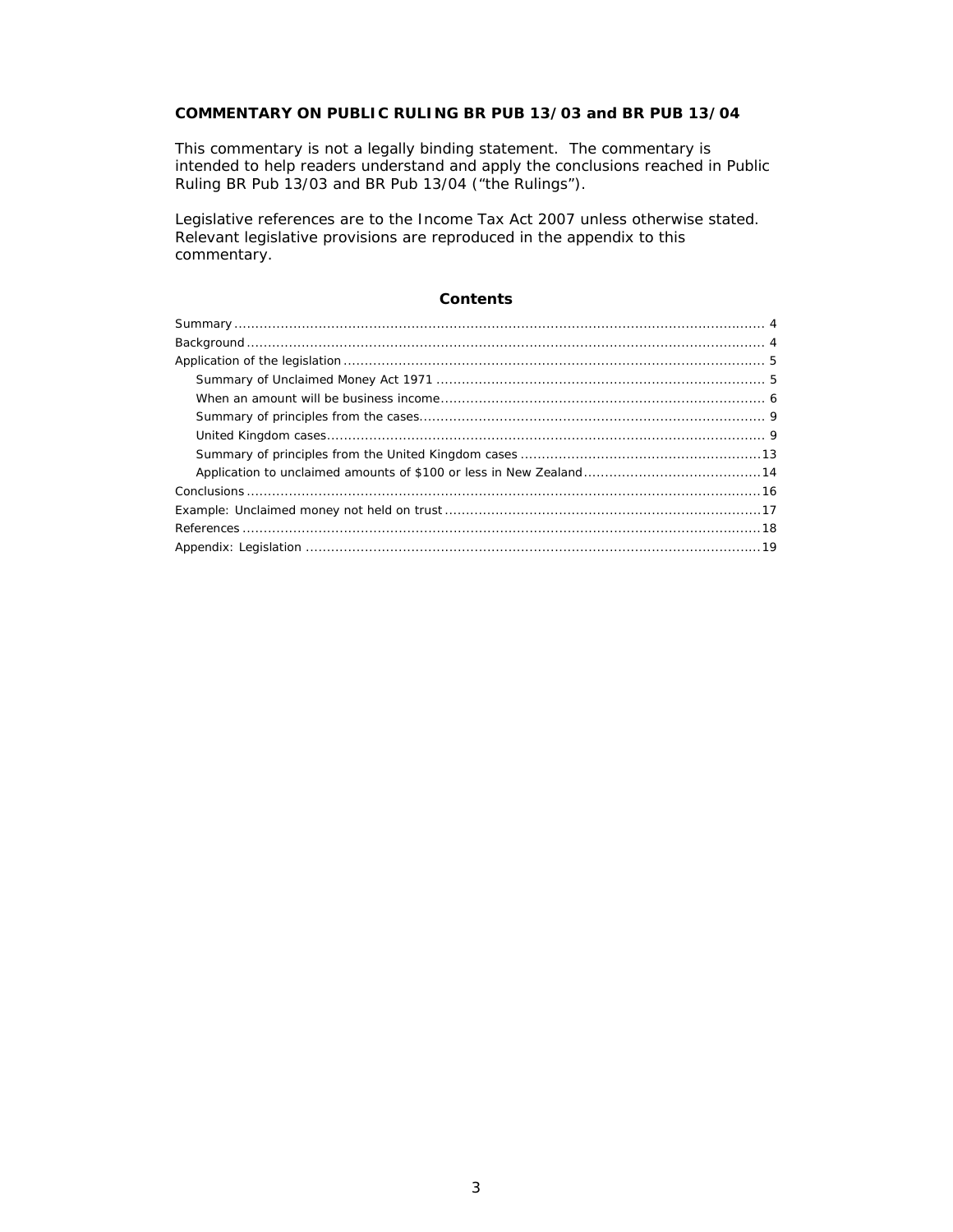# **Summary**

- 1. Many businesses hold money that is owing to another person. In New Zealand, the Unclaimed Money Act 1971 (UMA 1971) sets out rules that apply to holders of this unclaimed money. Generally, after a certain period, unclaimed money becomes payable to the Commissioner of Inland Revenue. However, the amount ceases to be unclaimed money (although the owner of the money may still be entitled to repayment) where the amount of unclaimed money:
	- does not exceed \$100 per owner (the person entitled to the money); and
	- the amount is applied by the holder for their own benefit (or for the benefit of any other person or for any purpose or object) within prescribed timeframes.

If the holder does not apply the amount for its own benefit, that amount will continue to be unclaimed money and will be payable to the Commissioner of Inland Revenue.

- 2. At issue is the tax treatment of these amounts. In particular, whether they can be business income of a taxpayer.
- 3. For amounts of unclaimed money of \$100 or less, it is concluded that while money is held on trust and cannot be (and has not been) applied by the holder for their own benefit (or for the benefit of any other person or for any purpose or object) it cannot be income of the holder. These amounts remain subject to the UMA 1971 and must be paid to the Commissioner within the specified timeframes.
- 4. An unclaimed amount (of \$100 or less) not held on trust will be derived when it:
	- has been applied by the holder for its own benefit (or for the benefit of any other person or for any purpose or object); and
	- is probable that the amount will not have to be repaid (this would include situations that mean the amount is not legally recoverable – for example, a contractual term or limitation period).
- 5. Whether it is probable that an amount will not be repaid will depend on the particular business. Business records and accounting treatment are likely to be relevant to determining this.
- 6. If a holder has recognised a previously unclaimed amount as income and subsequently returns that amount to the owner, the holder will be entitled to a deduction under s DA 1(b).

# **Background**

- 7. In the *Technical Rulings Manual*, paragraph 73.8.2 provided that unclaimed money applied by holders for their own benefit cannot be classified as either receipts or profits arising in the normal course of the holder's trading activities.
	- 8. The *Technical Rulings Manual* has not been updated since September 1998 and cannot be relied on as representing the Commissioner's current view (see 'Inland Revenue Technical Rulings – now limited to historic value' *Tax Information Bulletin* vol 10, no 9 (September 1998)). It appears that since 1998 there has been some doubt about the correct tax treatment of these unclaimed amounts. These Rulings set out the Commissioner's current view.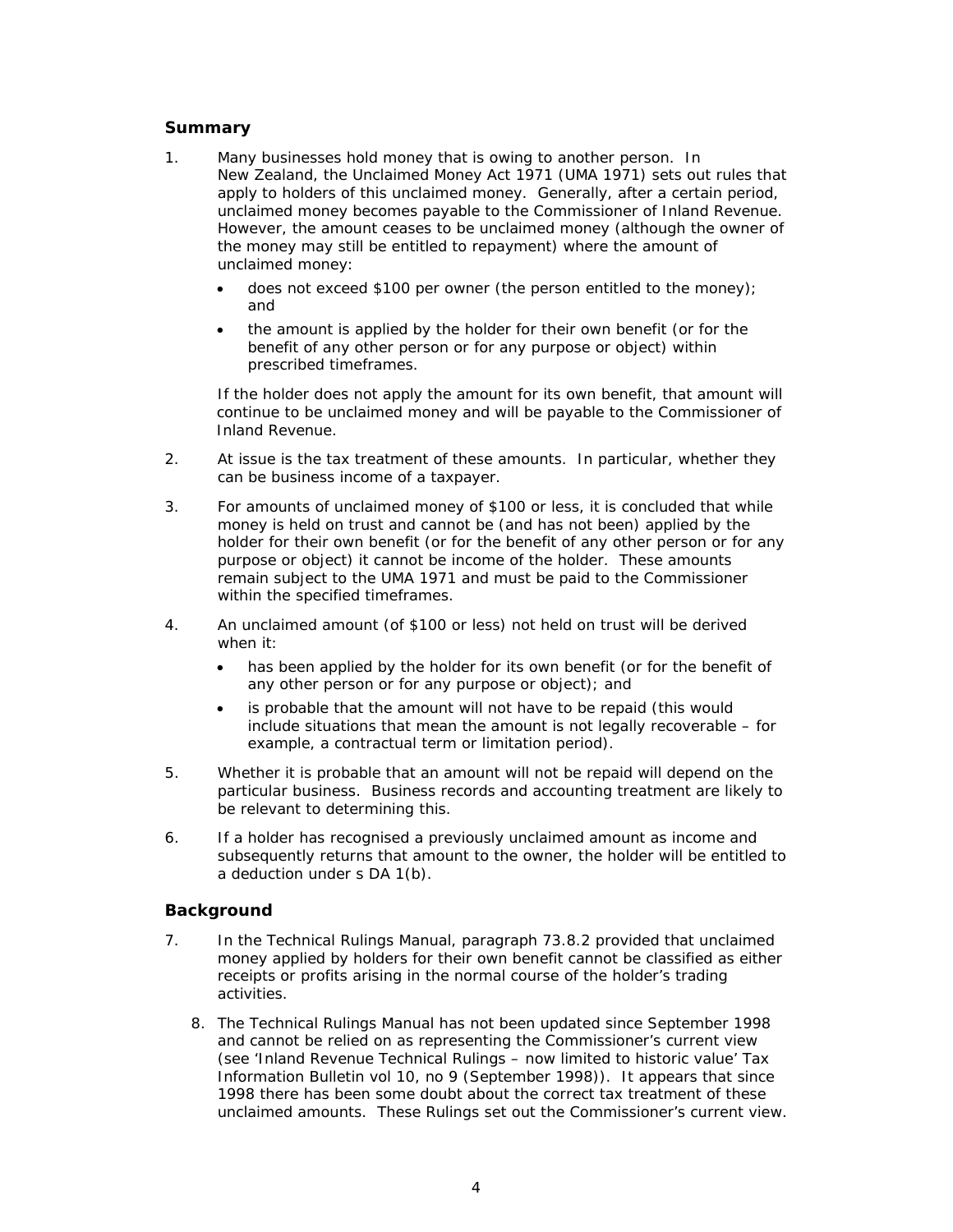# **Application of the Legislation**

9. The following analysis starts with a summary of the provisions of the UMA 1971. It then considers relevant case law on the timing of derivation of income and a line of United Kingdom (UK) cases that look at when unclaimed money will be trading profits of the holder.

#### **Summary of Unclaimed Money Act 1971**

- 10. Section  $4(1)(a) (d)$  of the UMA 1971 defines amounts that are "unclaimed" money". This section includes specific types of amounts that are unclaimed money and the period (6 years or 25 years) after which the amounts become unclaimed money.
- 11. Section 4(1)(e) of the UMA 1971 sets out a general catch–all provision. Broadly, any money that has been owing by any holder for 6 years immediately following the date on which the money has become payable by the holder will be "unclaimed money".
- 12. The proviso to s 4(1) of the UMA 1971 states:

Provided that money of any of the kinds referred to in this subsection shall cease to be unclaimed money where—

- (i) In respect of any one owner it does not exceed \$100 in total; and
- (ii) Before the 1st day of June next succeeding the end of the period of 6 years or, as the case may be, 25 years specified in this subsection, that unclaimed money is, without limiting any claim any owner may have thereto, applied by the holder for his own benefit or for the benefit of any other person or for any purpose or object.
- 13. Consequently, an amount will cease to be unclaimed money where it does not exceed \$100 and it is applied for the benefit of the holder (or for the benefit of any other person or for any purpose or object) within the prescribed timeframes. However, this does not affect any claim that the owner of the money may have against the holder for repayment.
- 14. Section 4(2) of the UMA 1971 also excludes certain amounts from being unclaimed money. These include certain dividends, rebates payable by a mutual society, and benefits payable from any pension or superannuation fund.
- 15. "Holder" is widely defined in s 5 of the UMA 1971. The term includes any company incorporated in New Zealand and any company or bank carrying on business in New Zealand. It also includes certain holders (who are not companies) who are obliged to account for only particular kinds of unclaimed money (for example, auctioneers in respect of the balance of any proceeds of goods sold at auction and real estate agents in respect of money held in the real estate agent's trust account).
- 16. Other persons may elect to be holders and comply with the provisions of the UMA 1971.
- 17. The UMA 1971 imposes certain obligations on holders of unclaimed money. These obligations include:
	- keeping a register of unclaimed money in accordance with s 6 of the UMA 1971;
	- notifying owners and the Commissioner of entries in the unclaimed money register in accordance with s 7 of the UMA 1971;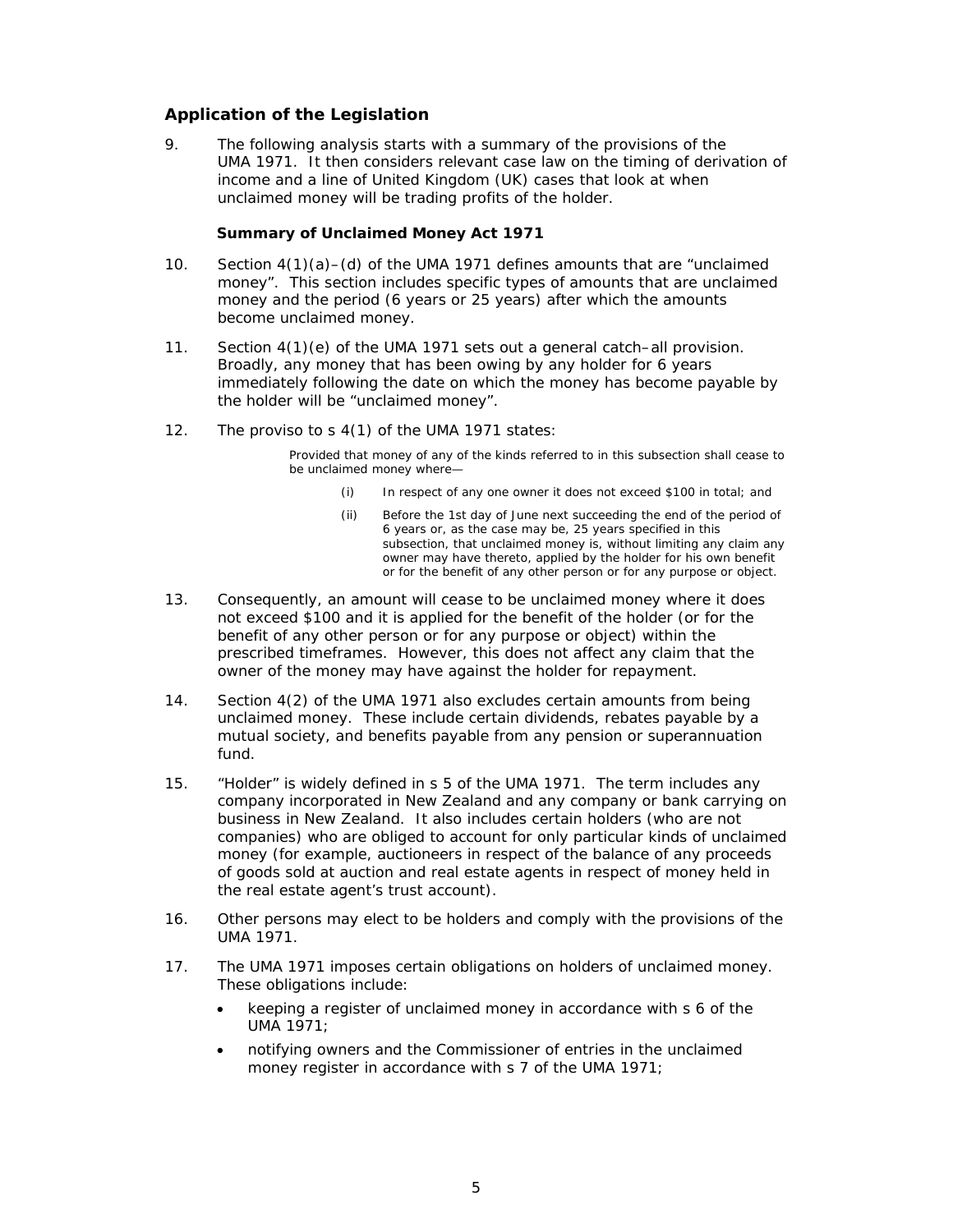paying the unclaimed money to the Commissioner in accordance with the period specified in s 8 of the UMA 1971 (at this time the holder is relieved of all further liability to any claimant in respect of the money).

Failure to comply with these obligations is an offence (s 13 UMA 1971).

18. At issue is the tax treatment of amounts that come within the proviso to s 4(1) of the UMA 1971. In particular, whether these amounts can be business income of a taxpayer. These are amounts that would, in the absence of the proviso, be unclaimed money (and the holder subject to the obligations outlined above). Instead, where an amount does not exceed \$100 and it is applied for the benefit of the holder (or for the benefit of any other person or for any purpose or object) within the prescribed timeframes, it will cease to be unclaimed money. Therefore, the UMA 1971 will no longer apply to it.

#### **When an amount will be business income**

19. Section CB 1 provides:

**CB 1 Amounts derived from business** 

*Income* 

(1) An amount that a person derives from a business is income of the person. *Exclusion* 

(2) Subsection (1) does not apply to an amount that is of a capital nature.

- 20. An amount will be income where it is "derived" from a business. The following discussion applies where:
	- a taxpayer is carrying on a business;
	- the amounts in question are received in the ordinary course of that business;
	- the amounts are not capital in nature; and
	- no specific timing regime applies to deem derivation to be at a particular time.
- 21. Case law has established two main methods of recognising income for tax purposes: the cash or receipts method, and the accruals or earnings method. The accruals method is generally the most appropriate one for calculating business income. This usually requires the realisation of income on the basis of ordinary commercial principles (unless a more specific provision of the Act applies).
- 22. It is possible that derivation could occur on receipt or at some point following receipt, or that derivation never occurs. Determining the correct point in time requires consideration of the case law on the meaning of derivation.
- 23. The leading case in this area is *Arthur Murray (NSW) Pty Ltd v FCT* (1965) 114 CLR 314. In *Arthur Murray* the taxpayer carried on a business of giving dancing lessons. Courses of tuition were available for 5, 15 or 30 hours of private tuition to be taken within a year. Some students contracted for 1,200 hours of tuition to be taken at any time during the student's lifetime. Payment for a course of lessons was often made in advance. The students were given no contractual right to a refund (the terms of the contract prohibited it). However, refunds were sometimes given. The taxpayer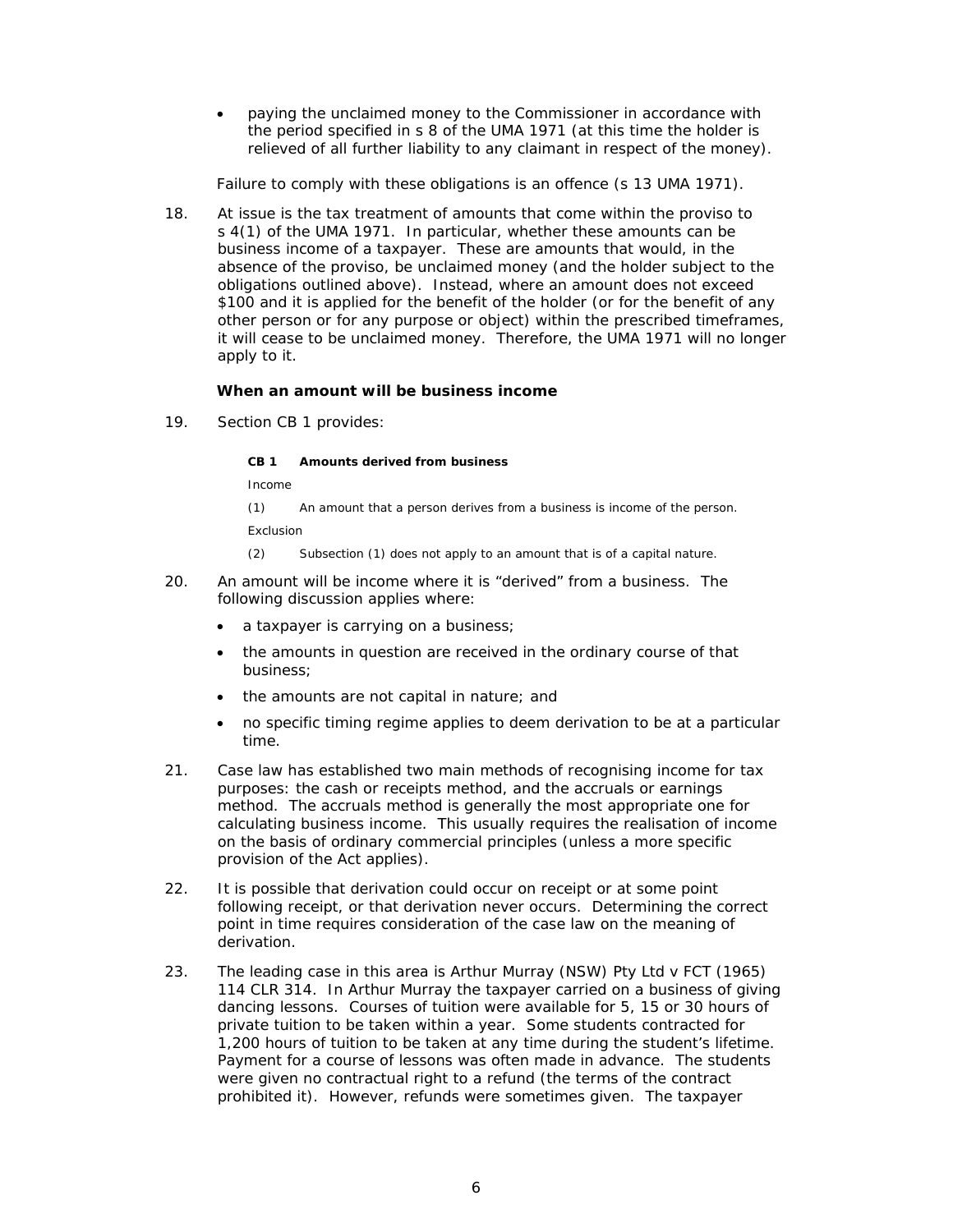argued that fees received in advance of tuition were not taxable income at the time of receipt. The court agreed, finding (at 318) as follows:

[Income] refers to amounts which have not only been received but have "come home" to the taxpayer; and that must surely involve, if the word "income" is to convey the notion it expresses in the practical affairs of business life, **not only that the amounts received are unaffected by legal restrictions, as by reason of a trust or charge in favour of the payer-not only that they have been received beneficially**-but that the situation has been reached in which they may properly be counted as gains completely made, so that there is neither legal nor business unsoundness in regarding them without qualification as income derived.

**The ultimate inquiry in either kind of case, of course, must be whether that which has taken place, be it the earning or the receipt, is enough by itself to satisfy the general understanding among practical business people of what constitutes a derivation of income**. A conclusion as to what that understanding is may be assisted by considering standard accountancy methods, for they have been evolved in the business community for the very purpose of reflecting received opinions as to the sound view to take of particular kinds of items.

…

Likewise, as it seems to us, in determining whether actual earning has to be added to receipt in order to find income, **the answer must be given in the light of the necessity for earning which is inherent in the circumstances of the receipt**. **It is true that in a case like the present the circumstances of the receipt do not prevent the amount received from becoming immediately the beneficial property of the company; for the fact that it has been paid in advance is not enough to affect it with any trust or charge, or to place any legal impediment in the way of the recipient's dealing with it as he will**. But those circumstances nevertheless make it surely necessary, as a matter of business good sense, that the recipient should treat each amount of fees received but not yet earned as subject to the contingency that the whole or some part of it may have in effect to be paid back, even if only as damages, should the agreed quid pro quo not be rendered in due course. **The possibility of having to make such a payment back** (we speak, of course, in practical terms) **is an inherent characteristic of the receipt itself**. In our opinion it would be out of accord with the realities of the situation to hold, while the possibility remains, that the amount received has the quality of income derived by the company. **For that reason it is not surprising to find, as the parties in the present case agree is the fact**, that according to established accountancy and commercial principles in the community the books of a business either selling goods or providing services are so kept with respect to amounts received in advance of the goods being sold or of the services being provided that the amounts are not entered to the credit of any revenue account until the sale takes place or the services are rendered: in the meantime they are credited to what is in effect a suspense account, and their transfer to an income account takes place only when the discharge of the obligations for which they are the prepayment justifies their being treated as having finally acquired the character of income. [Emphasis added]

- 24. Several New Zealand cases have followed *Arthur Murray*. *Arthur Murray* was cited with approval in *A Taxpayer v CIR* (1997) 18 NZTC 13,350 (CA) in relation to the principle that an amount needs to be received beneficially by the taxpayer before it will be derived.
- 25. In *CIR v Molloy* (1990) 12 NZTC 7,146 (HC) the taxpayer was a life insurance agent. He received commissions in advance subject to terms requiring repayment if the policy was terminated within a certain timeframe. The court found that the commissions were not income at the time of receipt. Thomas J stated at 7,152:

In my view the advances made to the agent by the company in this case on account of commission do not have the quality of income derived by the agent at the time of receipt. **The possibility or inherent risk that such advances may have to be repaid (only about 5% in the case of the respondent but up to 30% on average for the company's agents as a whole) is significant, and it is an integral part of the advance, or the receipt of the advance, itself**. For the very good reason that the company wishes to provide an incentive for the agent to solicit soundly based business and then, if necessary, work to ensure that the policies entered into are sustained for a sufficient period to ensure that they are viable, the arrangement contemplates that he will not have earned his commission unless the policy remains in force for two years.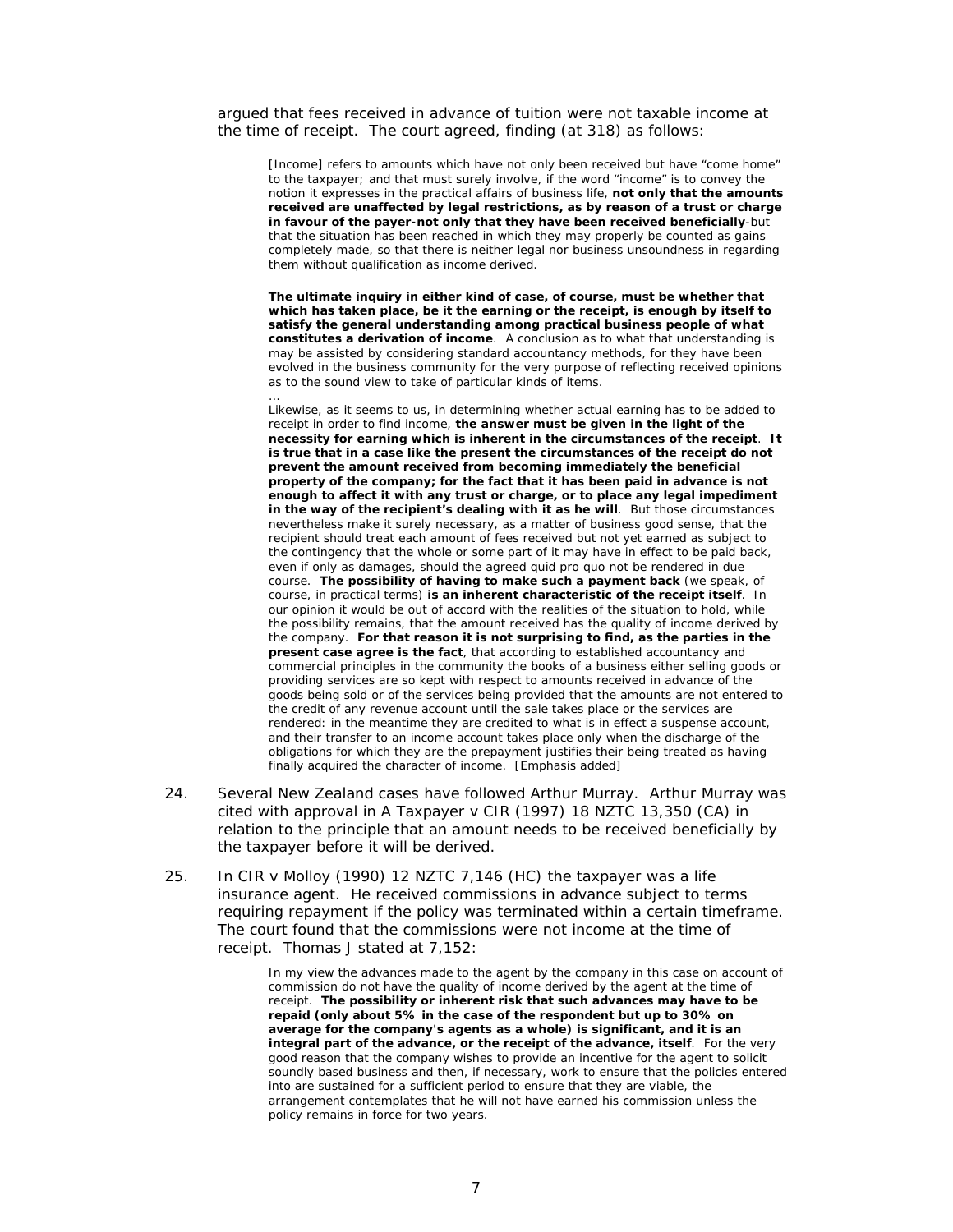In my opinion, it is these factors which deprive the advances made from having the quality of income earned and derived by the agent at the time they are received. [Emphasis added]

- 26. *Bowcock v CIR* (1981) 5 NZTC 61,062 (HC) concerned an employee who took study leave. Under the terms of the arrangement, the taxpayer received his normal salary. If he left his employment within a certain time after finishing his course, some of the money had to be repaid. The taxpayer did leave his employment and had to repay certain amounts. He claimed that these amounts were never part of his income. The court distinguished *Arthur Murray*, finding that the amounts became the absolute property of the taxpayer when they were paid. Whether any liability arose in the future to repay any part of the money depended entirely on the course the objector chose to take.
- 27. The principles from *Arthur Murray* were also applied in *Case N30* (1991) 13 NZTC 3,266 (TRA). The taxpayer in *Case N30* carried on a courier business. As part of its business, the taxpayer sold pre-paid books of tickets of varying denominations. The tickets had no expiry date. There was no contractual right to a refund, although the taxpayer would usually give a refund for unused tickets if asked. Some of the tickets were never redeemed. Amounts received were not returned as income when they were received, but were returned as income when they were redeemed. It was agreed that this was generally the appropriate tax treatment. At issue was the treatment of amounts that were never redeemed and whether these should be returned as income. It was accepted that the amount could not be accurately calculated. Judge Bathgate held that when the taxpayer could say as a matter of probability that a ticket would not be redeemed, the amount should be included as income.
- 28. The taxpayer in *A Elson (Inspector of Taxes) v Prices Tailors Ltd* [1963] 1 All ER 231 (ChD) carried on business as a tailor making made-to-measure garments. When a customer placed an order, they were required to pay a deposit. If, subsequently, the customer declined to take the garment, the taxpayer would refund the deposit (although contractually it did not have to do so). However, often neither the garment nor the deposit was claimed. At issue was whether the unclaimed deposits were trading receipts in the year in which they were paid.
- 29. The court found that the payments were true deposits, rather than partpayments (as the taxpayer had argued). Consequently, the amounts belonged to the taxpayer at the time they were paid (as there was no legal requirement to refund them). The court went on to find that the deposit amounts were trading receipts in the year in which they were received. That the taxpayer would always refund the amounts if asked did not change this.
- 30. It might be suggested that *Prices Tailors* is inconsistent with the decision in *Arthur Murray*. *Prices Tailors* concerned a deposit towards a supply of goods and the court held that the deposit was derived when it was received. On the other hand, *Arthur Murray* concerned a full payment for the provision of services in the future and the court held that the amount was not derived until the services had been performed. The cases are consistent in that they both look at the legal obligations (the amounts paid were non-refundable) rather than what happened in practice. However, *Prices Tailors* did not appear to consider the fact that, at the time the deposit was paid, the taxpayer had not fulfilled the requirements of the contract (ie making the suit available to the taxpayer).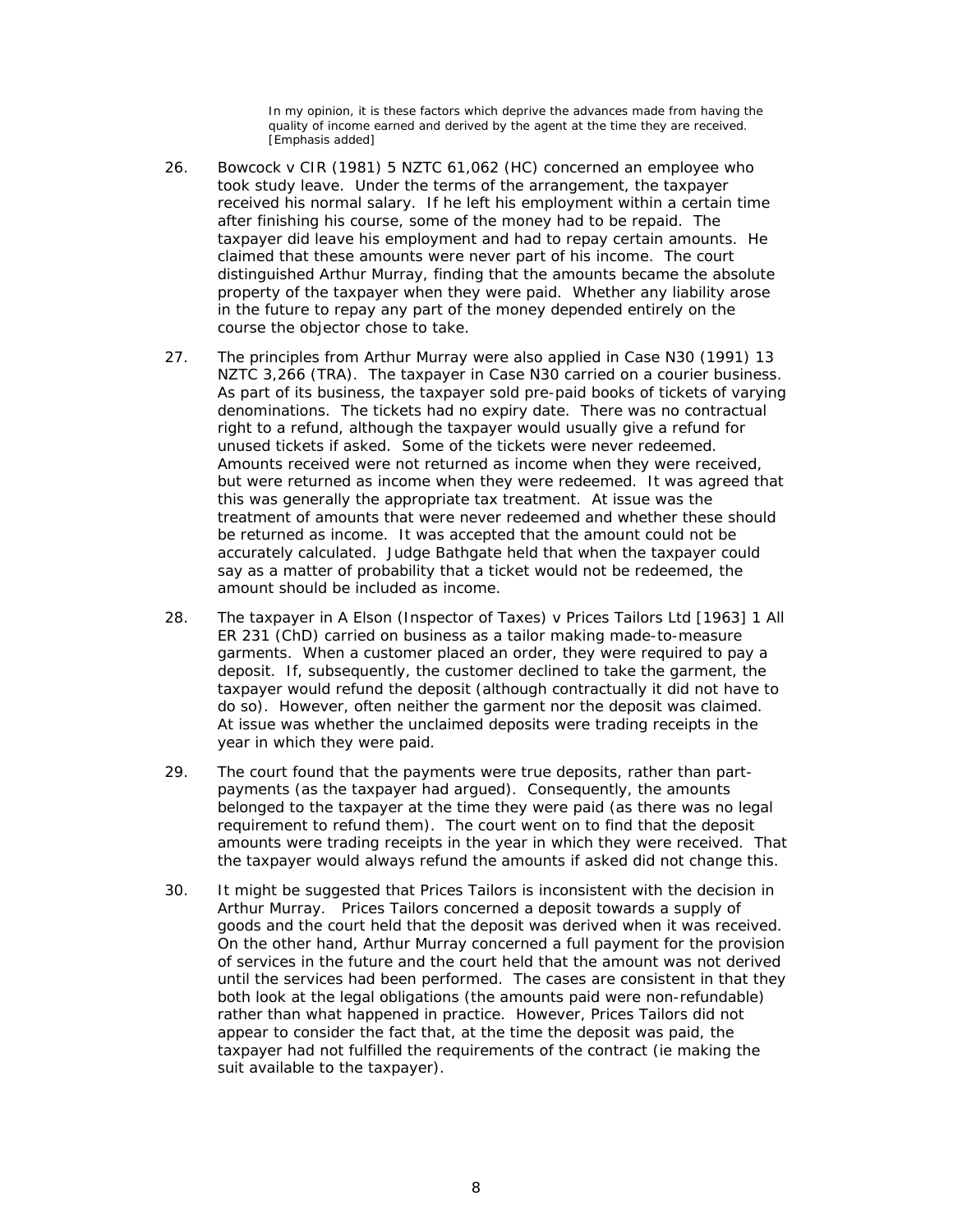#### **Summary of principles from the cases**

- 31. The following principles can be taken from the above cases:
	- The word "income" conveys the notion it expresses in the practical affairs of business life. It is necessary to ask whether what has taken place is enough by itself to satisfy the general understanding among practical business people of what is derivation of income.
	- An amount will be income when the earning process is complete. In the case of prepaid services, this will usually be when the services have been performed.
	- Where it is probable that the services will not have to be performed and the amount will not have to be repaid, then the amount should be income.
	- It is necessary to consider the circumstances of receipt. For example, whether the amount is subject to a contingency of repayment is a relevant factor. Similarly, for an amount to be derived it must have been beneficially received by the taxpayer (ie not be subject to legal restrictions such as a trust or charge that prevent the taxpayer dealing with the amount in their own interests).

# **United Kingdom cases**

- 32. Several UK cases consider whether (and when) amounts received by taxpayers that may be subject to repayment are trading receipts that should be taken into account in calculating the taxpayer's profits.
- 33. *Lincolnshire Sugar Co Ltd (in liquidation) v Smart (HMIT)* [1937] 1 All ER 413 (HL) considered "advances" payable to sugar manufacturers. The advances became repayable in the event of imported sugar rising to a certain price, or in certain other events such as a winding up of the company. The appellant company received weekly advances amounting to £17,494 5s 7d. This sum was included as a liability in its balance sheet. No part of the sum ever became repayable. The issue was whether the £17,494 5s 7d was a trading receipt of the company in the year it was received. The company contended that the advances were not trading receipts or, if the advances were trading receipts, they could not be brought into account as such, so long as they remained subject to repayment.
- 34. Lord MacMillan concluded that the amounts were trading receipts. The fact the payments were called advances and were repayable if certain contingencies occurred was not decisive. Rather he was influenced by the fact the payments were made to the company so that the money could be used in its business.
- 35. *Morley (Inspector of Taxes) v Tattersall* [1938] 3 All ER 296 (CA) involved a firm of auctioneers. Its conditions of sale provided that vendors should receive the purchase money following the sale, and that no money would be paid without a written order. As a result of the operation of these conditions, large sums of money from time to time remained unclaimed in the hands of the firm. When a new partner was admitted in 1922, £13,022 6s 4d in respect of unclaimed balances for years before 1908 was transferred to the capital account of the old partner. In 1935 when a further partner was admitted, £10,406 10s 1d in respect of unclaimed balances between 1922 and 1928 was transferred partly to the current accounts and partly to the capital accounts of the former partners. A partnership deed in 1936 provided that such liability as subsisted in respect of those sums should be assumed by the partnership and that such unclaimed balances as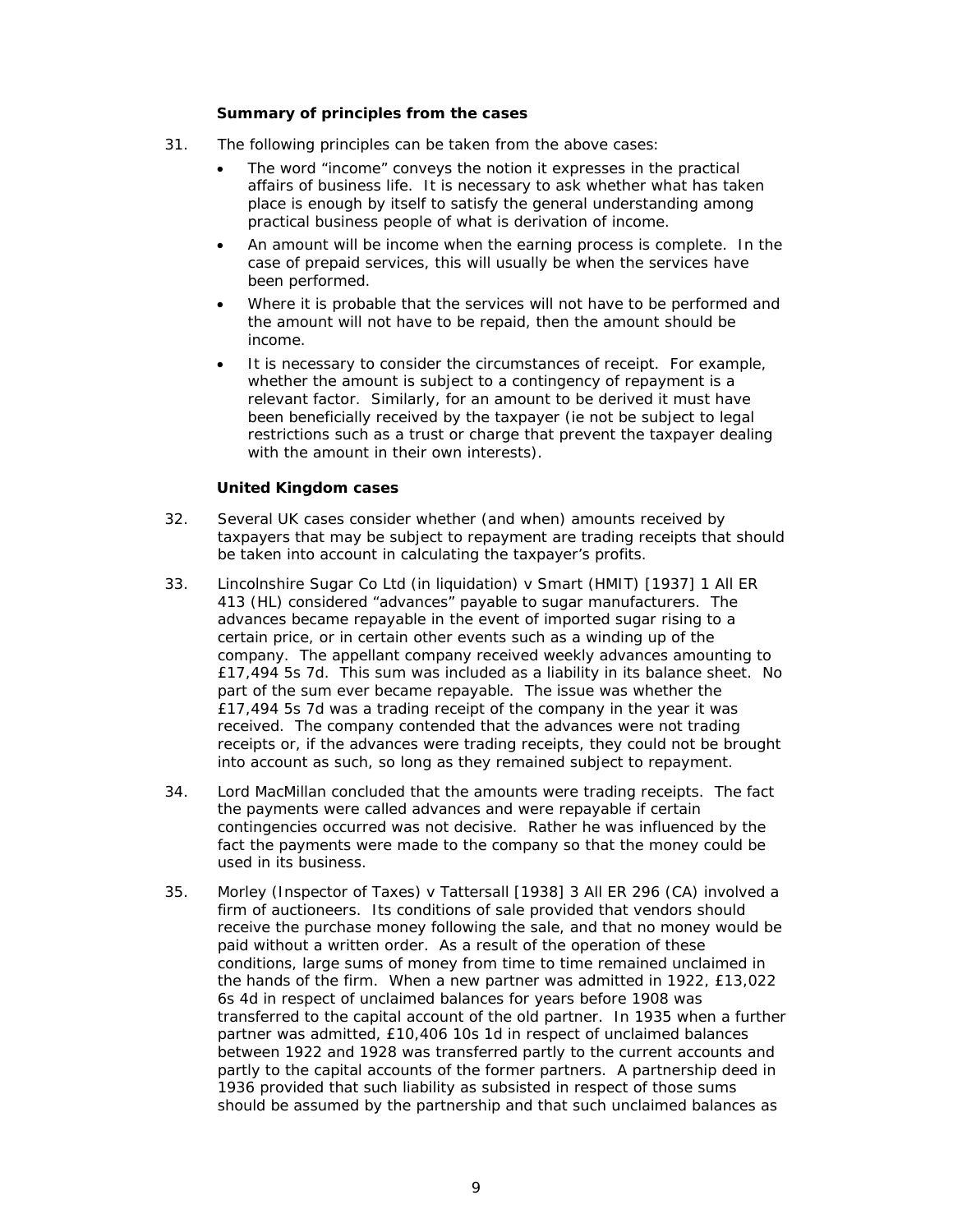first arose six years before the taking of each annual account should be transferred at such account to the credit of the partners in accordance with their shares in the partnership. The partnership deed further provided that all liability in respect of the unpaid amounts should be borne by the partnership.

36. Sir Wilfrid Greene MR noted that the Statute of Limitation had not started to run in respect of the balances. Therefore, the taxpayer was still obliged to make payment to a customer at any time if requested (at 298):

> Many of those balances have remained unclaimed for a considerable number of years, but the Solicitor-General quite properly admitted that the vendors in question were entitled to claim payment of their money at any time, unaffected by the Statute of Limitation, which has not yet begun to run, owing to the absence of any written order as required by the conditions. We are dealing, therefore, with obligations which, as a matter of law, are existing obligations, which the firm can be called on to perform at any moment. That is a matter not without importance in the examination of this case.

37. Sir Wilfrid Greene MR went on to further explain the effect of the agreements between the partners (at 300). In particular, he noted that the agreements did not affect the legal position between the clients and the partnership. Rather the agreements related to the accounting treatment of the unclaimed amounts as well as what was in effect an indemnity between the partners and the partnership in relation to the amounts:

> Pausing there for a moment, and eliminating, for the purpose of simplicity, the changes in the partnership agreement, it is of the utmost importance in this case to appreciate the real nature of what was being done. I say that because, in the arguments addressed to us on behalf of the Crown, various metaphorical expressions were used, such as "holding a sum," "changing the capacity in which a sum is held," "turning a sum into an asset," and so forth—expressions which, to my mind, are both inaccurate and misleading. What happened was that the partnership, being indebted to outside persons; in respect of sums which it had received, and which had passed into the general mass of its assets, and having carried in its balance-sheet a proper liability item to express that liability, decided at a certain point, and on certain principles laid down, that that liability item should be written down and diminished. That is what happened in 1921, in 1934, and year by year after the provisions of the new partnership agreement came into operation—merely the alteration of a debit item in the balance-sheet by eliminating from it certain liabilities which had previously gone to make it up. If that matter had stayed there, the only result on the balance-sheet would have been to increase the credit balance. It would have shown a greater surplus of assets over liabilities than it had shown prior to that writing down. It so happened that, for domestic reasons of their own, the partners, instead of leaving the matter in that way, with an increased credit balance, decided that that increase in the credit balance should be carried in the balance sheet to the partners' accounts. That does not alter the reality of the position one jot. **The true position is—and I repeat it, because it is only when that is appreciated that what I, with respect, conceive to be the fallacies underlying the Crown's argument are perceived—that the only thing which was done on these occasions was the elimination from the liabilities side of the balance-sheet of something which had previously appeared as a liability therein**. [Emphasis added]

38. It was generally agreed between the parties that the money was not a trading receipt at the time it was received. However, it was argued that the amounts became trading receipts at the time the partners treated the amounts as their own. Sir Wilfrid Greene MR rejected this argument, finding that the writing down of the amount in the balance sheet did not convert that amount to income (at 301):

> It might be more convenient to deal with Mr Hills's argument first, because that is the one which starts off with the perfectly clear admission that the money, when received from the purchasers, was not a trading receipt. That proposition, I should have thought, was, in any case, quite incontestable. **The money received was money which had not got any profit-making quality about it. It was money which, in a business sense, was the clients' money, and nobody else's**. It was money for which Messrs Tattersall were liable to account to the clients, and the fact that Messrs Tattersall paid it into their own account, as they clearly did, and the fact that it remained among their assets until paid out, do not alter that circumstance. It would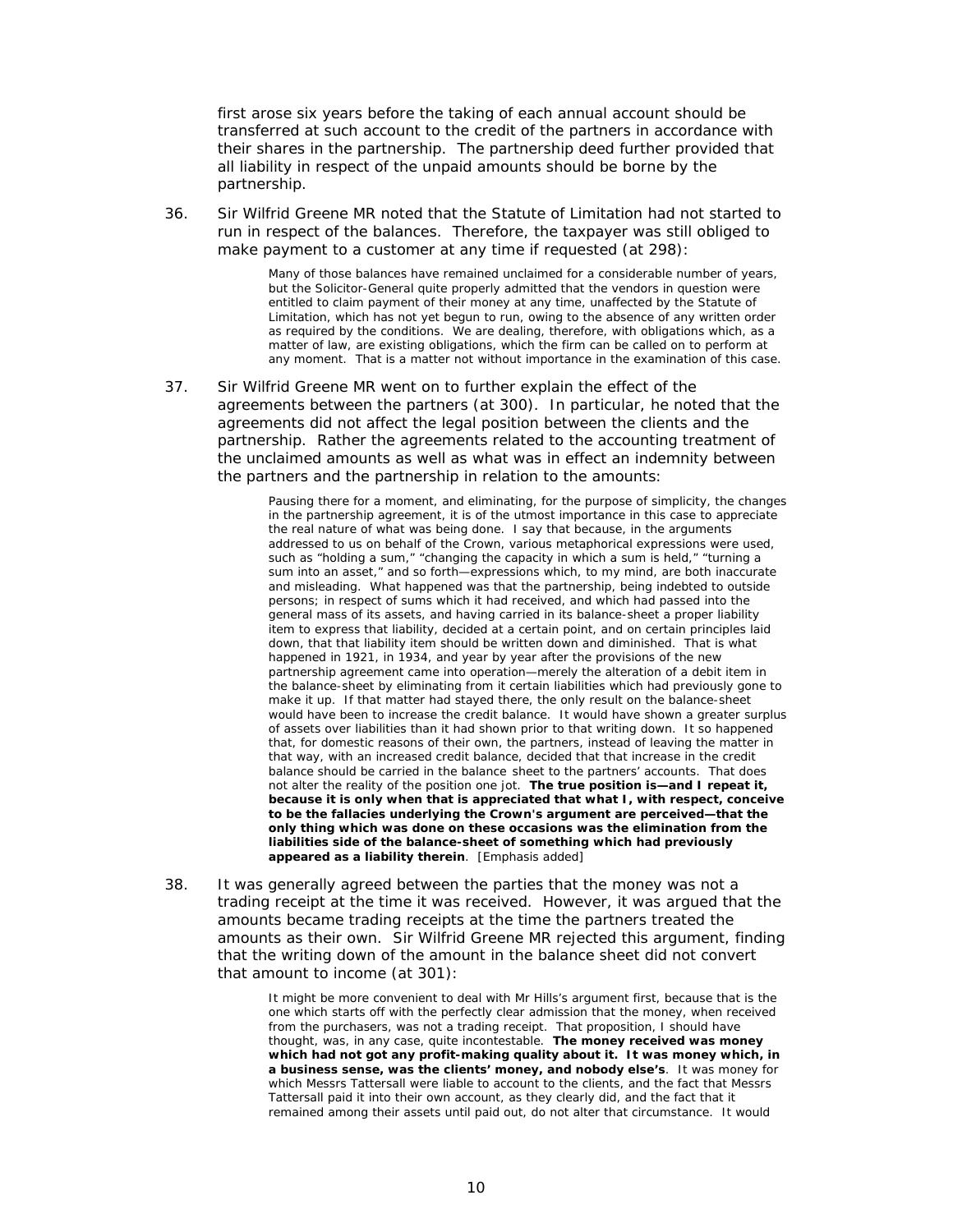have been, for income tax purposes, in my judgment, entirely improper to have brought those receipts into the account at all for the purpose of ascertaining the balance of profits and gains. Indeed, as I have said, the Crown did not suggest that that would have been proper. What was said, however, was this. Mr Hills's argument was to the effect that, although they were not trading receipts at the moment of receipt, they had at that moment the potentiality of becoming trading receipts. That proposition involves a view of income tax law in which I can discover no merit except that of novelty. **I invited Mr Hills to point to any authority which in any way supported the proposition that a receipt which at the time of its receipt was not a trading receipt could by some subsequent operation ex post facto be turned into a trading receipt—not, be it observed, as at the date of receipt, but as at the date of the subsequent operation. It seems to me, with all respect to that argument, that it is based on a complete misapprehension of what is meant by a trading receipt in income tax law. No case has been cited to us in which anything like that proposition appears. It seems to me that the quality and nature of a receipt for income tax purposes is fixed once and for all when it is received**. What the partners did in this case, as I have said, was to decide among themselves that what they had previously regarded as a liability of the firm they would not, for practical reasons, regard as a liability. That does not mean, however, that at that moment they received something, nor does it mean that at that moment they imprinted on some existing asset a quality different from that which it had possessed before. There was no existing asset at all at that time. All that they did, as I have already pointed out, was to write down a liability item in their balancesheet, and how by effecting that operation it can be said that a sum received years ago has been converted into something which it never was is a thing which, with all respect, passes my comprehension. [Emphasis added]

- 39. *Jay's the Jewellers Ltd v IRC* [1947] 2 All ER 762 (KB) involved the tax treatment of proceeds from the sale of pledged property. The Pawnbrokers Act 1872 required a pawnbroker to hold a pledge for 12 months and 7 days. If the pledged article had not been redeemed by then and the loan was no more than 10s, the pledge became the property of the pawnbroker, who could sell it and keep the proceeds. If the loan exceeded 10s, the pawnbroker was entitled to sell the pledged article by auction and to take the amount of the loan, the interest due and the cost of the sale out of the amount realised. Subject to the terms of any special contract, which were permitted if the loan exceeded 40s, at any time within three years of the sale the pledgor had the right to inspect the pawnbroker's books and demand payment of the surplus. After three years, the pledgor lost that right and the surplus became the property of the pawnbroker. Special contracts entered into by pawnbrokers with pledgors sometimes incorporated the three-year period, but in others the pledgor's rights to redeem were barred only by the ordinary period of limitation, six years.
- 40. The issue was whether the proceeds from the sales were subject to excess profits tax. The court held that, as a matter of law, the surpluses when received were not the taxpayers' monies at all; they belonged to their clients. Based on *Tattersall*, the court found that the surpluses were not trading receipts in the year that they were received. The court then went on to consider whether a surplus could be treated as a trade receipt in a later year when the taxpayer became entitled to retain it.
- 41. The court held that a new asset was created automatically by operation of law at the end of the three years (in the case of most of the loans) and common sense would seem to demand that that should be entered in the profit and loss account for the year and be treated as taxable. The court distinguished the decision in *Tattersall* as follows (at 766):

It is, however, argued that I cannot give effect to that view because of *Tattersall's* case. Is there anything in *Tattersall's* case to indicate that that view is wrong? In that case there had been no change whatever in the character and nature of the money held. The Statute of Limitations had not commenced to run, and the court was dealing merely with the effect of a change in the method in which these sums were dealt with in the company's books.

…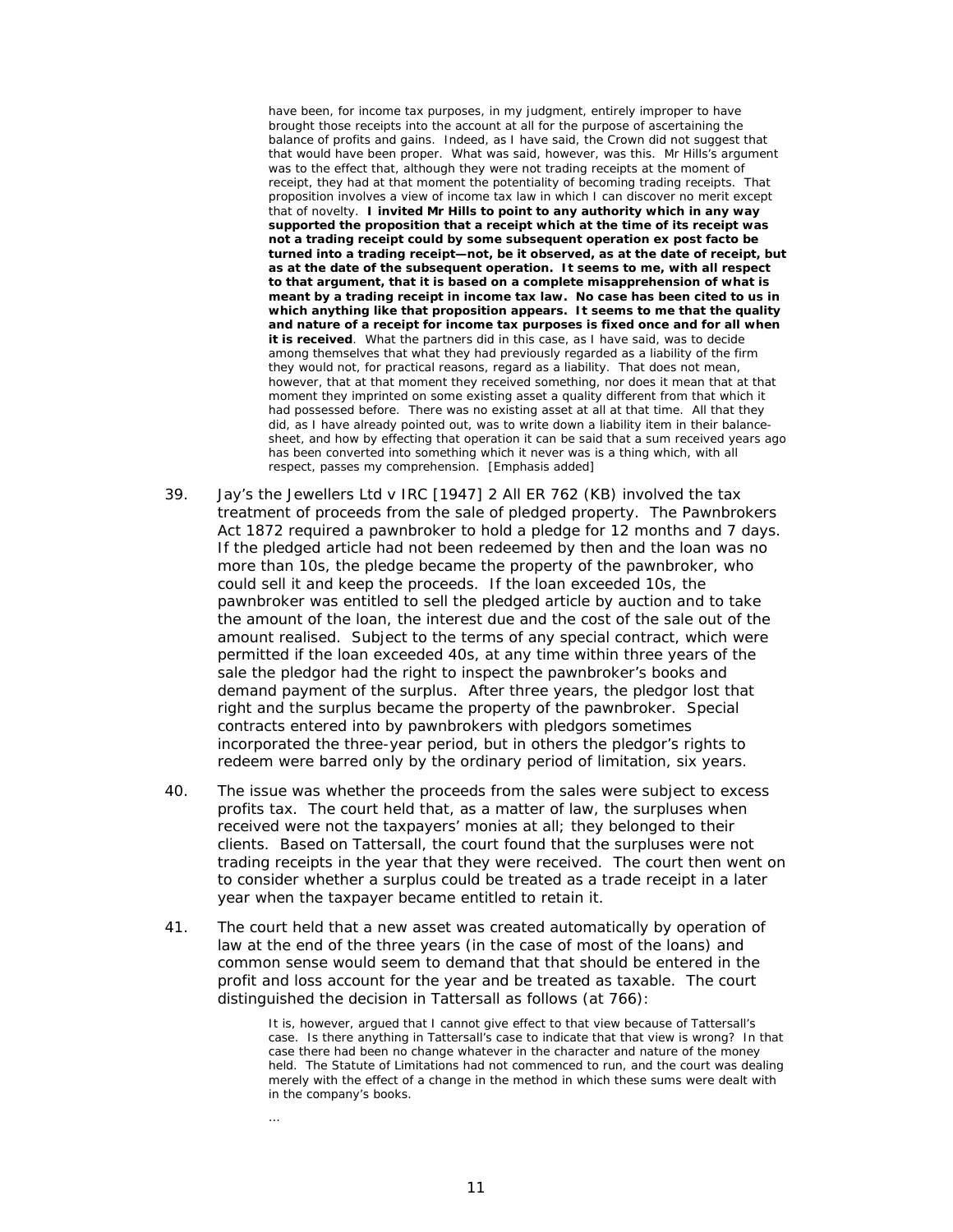Here the position is different. Here, at the end of three years, the money in question, the three-year-old surplus, did attain a totally different quality. I think there was then a definite trade receipt. At the end of the three years a new asset came into existence, an asset which had arisen out of a trade transaction.

42. The court then considered whether the position should be different for pledges that were subject only to the application of a limitation period. The same conclusion was held to apply (at 767):

> The position is somewhat different as to pledges for over £10, because the only change which takes place at the end of six years is that the customer's remedy is barred, but, from the business point of view, I think, it ought to be treated as the same. In practice those amounts would be properly dealt with by the taxpayers as their own. They could not get into difficulties by so doing. They cannot be called on to pay. I do not think any distinction ought to be drawn between the three-yearly surpluses and the sixyearly surpluses, and I am not prepared to differ from the view held by the Special Commissioners. Therefore, both appeals will fail.

43. In holding that the unclaimed deposits were income of the taxpayer in the year received, *Prices Tailors* (see para 28) distinguished *Tattersall* and *Jay's the Jewellers* on the basis that, in those cases, the amounts in question did not belong to the taxpayers (at the time they were received) (at 235):

> In *Morley v Tattersall*, the vendors' unclaimed balances, in the hands of a firm of auctioneers, of proceeds of sale of horses were held not to be trading receipts; and in *Jay's, The Jewellers Ltd v Inland Revenue Comrs; Inland Revenue Comrs v Jay's, The Jewellers Ltd*, a pawner's unclaimed balance in the hands of a pawnbroker of the proceeds of sale of an unredeemed pledge, after satisfying the amounts due under the pledge, was held not to be a trading receipt until the pawner's claim was statutebarred. **In these cases, the balances in the traders' hands were not theirs at all but were held for others, and this fact is fundamental to the decisions. The traders had no beneficial interest in them at the relevant time, and, although it was because they were traders that they received them, they were not receipts of their trade at all**. [Emphasis added]

- 44. The taxpayer in *Pertemps Recruitment Partnership Ltd v HMRC* [2010] UKFTT 218 (TC) carried on business as a recruitment agent. Sometimes it would receive overpayments from customers (that is, payments of amounts that were not owing). Where these amounts could not be refunded or applied against a later liability, the taxpayer kept the payments. The court found that receipt of mistaken payments was an inevitable incident of the taxpayer's business. The court further found that:
	- when the overpayments were deposited in the taxpayer's bank account, the taxpayer did not know that they represented an overpayment;
	- the taxpayer treated the overpayments as its own money (that is, the overpayments were not kept in a separate account);
	- the taxpayer did not hold the mistaken payments on trust for the customer (*Tattersall* and *Jay's the Jewellers* were distinguished on this basis);
	- no limitation period would likely apply to the overpayments; and
	- the amounts paid belonged to the taxpayer unless the customer made a successful claim in restitution, or the claim was settled by agreement.
- 45. The court held that the payments were profits from the taxpayer's trade in the year that they were received. The fact the customers had an entitlement to claim the money back did not change this. The Tribunal Judge stated (at paragraphs 43-44):

HMRC's submission, with which we agree, is that an [sic] mistaken payment for services has the same characteristic in the hands of the recipient trader as a payment made not in error – **if the payment is made because the customer makes a mistake about owing something for services or for a trading transaction, the mistaken payment accrues from the trade of the recipient**. This is entirely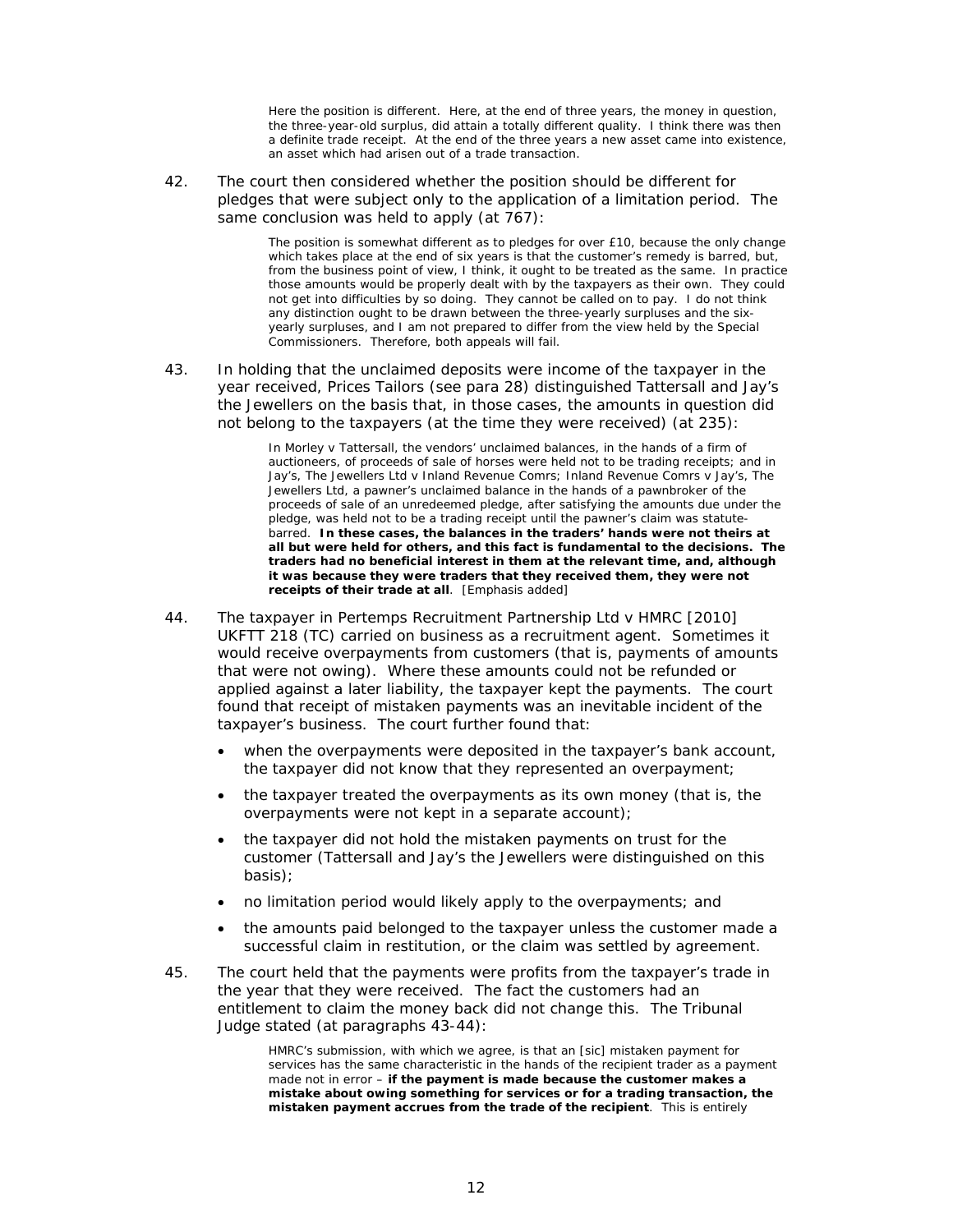consistent with the manner in which Pertemps operates its business. At the time payments are deposited into the Pertemps' bank account, it does not distinguish between overpayments and other receipts. Indeed it could not – as Pertemps banks payments before they are allocated to invoices on ledgers. Even if a receipt is eventually determined to be an overpayment, it will often be applied against other invoices rendered to the customer.

… HMRC submit, and we agree, that **the overpayments are a natural consequence of the efficient and lawful way in which Pertemps conducts its business**, and that these processes will mean that **sometimes it makes more money from the supply of its services than it had anticipated**. In doing so, it has supplemented its trading profits, and the receipt is a trading receipt. [Emphasis added]

46. In *Gower Chemicals v HMRC* [2008] UKSPC 713 (SpC) the taxpayer carried on business selling chemicals. Chemicals were sold in reusable containers. Customers paid a refundable deposit for a container that remained the property of the taxpayer. When a container was returned in good condition and in a reasonable time, the appellant would issue a credit note or refund the deposit. Sometimes containers were returned but the customer never took the credit or refund. At issue was whether the unclaimed deposits were trading income. The Special Commissioners found that the deposits belonged to the taxpayer as soon as they were received and should be brought into income at that point. This was because the taxpayer knew that in the course of its business, 20 percent of the deposits would not have to be repaid. Special Commissioner, Dr John Avery Jones stated (at paragraph 7):

> The issue for me turns primarily on the nature of the receipt of the deposit by the Appellant. The Appellant knows that about 20 per cent of deposits will not have to be repaid. In my view this makes it impossible to say that the Appellant is merely holding the deposit for the customer. The straightforward analysis is that the deposit is a trading receipt just as the payment for the goods is a trading receipt but with the difference that about 80 per cent of the deposits will have to be repaid, for which it is right to make a provision. While I agree that factually this distinguishes this case from *Prices Tailors*, I do not consider that this changes anything. In that case the deposit was security for the completion of the garment that the customer had ordered. Deposits were in fact repaid to customers who did not accept the garment even though there was not contractual obligation to do so. The decision relied on *Smart v Lincolnshire Sugar Co* 20 TC 643 in which there was a contractual right to repayment of the deposit if a contingency occurred. The need for a provision for this was discussed in the case and it is recorded in *Prices Tailors* that the same point was raised. In my view the Appellant's past accounting treatment was correct. The deposit belongs to the Appellant as soon as it is received and should be brought into income at that point.

#### **Summary of principles from the United Kingdom cases**

- 47. It may appear that the reasoning in the UK cases is not always consistent. For example, as noted above, in *Tattersall*, the court found that the nature of a receipt for income tax purposes is fixed at the time it is received. However, the court in *Jay's the Jewellers* took the view that a receipt could become income at a later date where its nature was changed by the operation of law.
- 48. Notwithstanding the apparent inconsistencies, it is considered that the above cases can all be reconciled. Where a later case has reached a different view than an earlier case, the later case has refined and/or expanded the principles set out in the earlier case and adapted them to the facts at issue. Consequently, the following principles can be taken from the above cases:
	- Where an amount is no longer liable to be repaid (whether by virtue of contractual terms, limitation or other statute), then it will become income (if it was not previously) (*Jay's the Jewellers*).
	- Just because an amount may be subject to repayment does not mean that the amount cannot be income (*Lincolnshire Sugar*, *Pertemps*).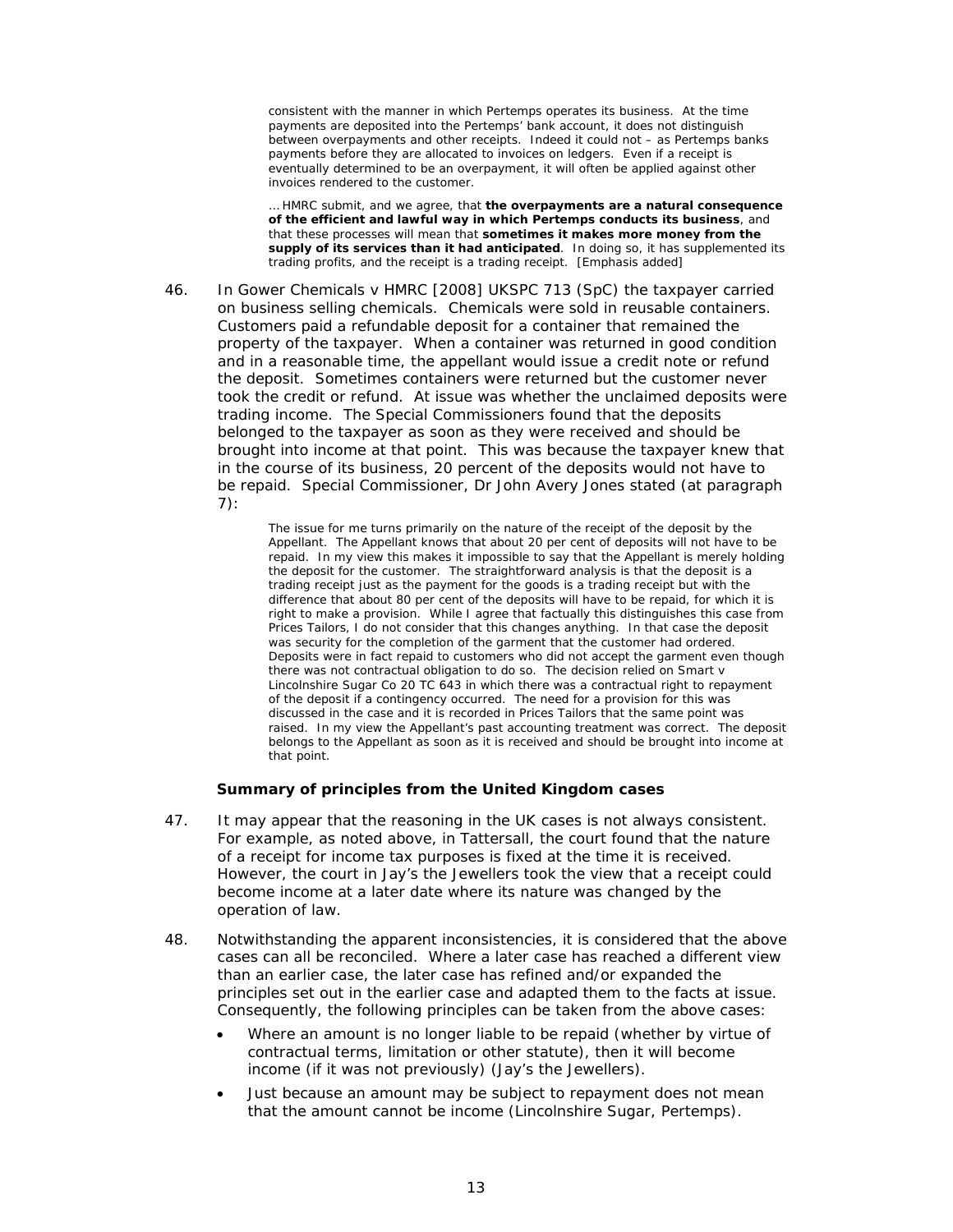- When an amount is held on trust for a third party, it will not be income (*Tattersall*).
- Changing the accounting treatment of an amount will not, by itself, make that amount income (*Tattersall*).
- Unsolicited overpayments that a taxpayer treats as their own money belong to the taxpayer unless the customer makes a successful claim (*Pertemps*).
- Unsolicited overpayments and unclaimed refundable deposits are income in the year they are received (*Pertemps*, *Gower Chemicals*).

#### **Application to unclaimed amounts of \$100 or less in New Zealand**

49. As noted above, for an amount to be derived it must be received beneficially by the taxpayer (ie received free from legal impediments to the taxpayer dealing with the money in its own interests). In the context of unclaimed money, this is most likely to give rise to a question of whether an amount is held on trust or not. Therefore, the treatment of money held on trust is considered below.

#### *Money held on trust*

- 50. Most unclaimed money will not be held on trust. For example, where a customer has overpaid an account, the overpayment will not normally be held on trust by the holder. The relationship between a customer and a business will normally be a contractual one. Similarly, the relationship between a bank and depositor will normally be one of debtor-and-creditor and not trust (see *DFC New Zealand Ltd v Goddard* [1992] 2 NZLR 445). However, in certain circumstances, unclaimed money may be held on trust by the holder. Examples include funds held in a real estate agent's trust account or a solicitor's trust account.
- 51. A trust will often (but not always) be evidenced by the existence of a trust deed. A trust will be present where the holder holds the unclaimed money for the benefit of a third party (the "owner" for unclaimed money purposes) and cannot deal with the money in their own interests. Therefore, to determine whether an amount is held on trust, it is necessary to look at the terms on which the money was originally paid and on which it is currently held.
- 52. As noted above, money held on trust is unlikely to be able to be applied by the holder for their own benefit without breaching the terms of the trust. Consequently, the proviso to s 4(1) of the UMA 1971 will not be satisfied and the amounts will be unclaimed money. This is also likely to be the case for other amounts that are not received beneficially by a taxpayer. If s 4(1) is not satisfied, then the amounts cannot be income as they will be subject to the UMA 1971 and must ultimately be paid to Inland Revenue. If, on the other hand, the money is *in fact* applied by the holder for its own benefit, it is unlikely that the holder will be able to show that the money is held on trust (or otherwise not received beneficially).
- 53. The conclusion that money held on trust cannot be income of the holder is consistent with the case law considered above. None of the cases found that money held on trust could be income of the holder.
- 54. However, if money ceases to be held on trust (for example, by virtue of the terms of the trust or the application of a statutory provision) and the holder applies it for their own benefit, then s 4(1) of the UMA 1971 could apply and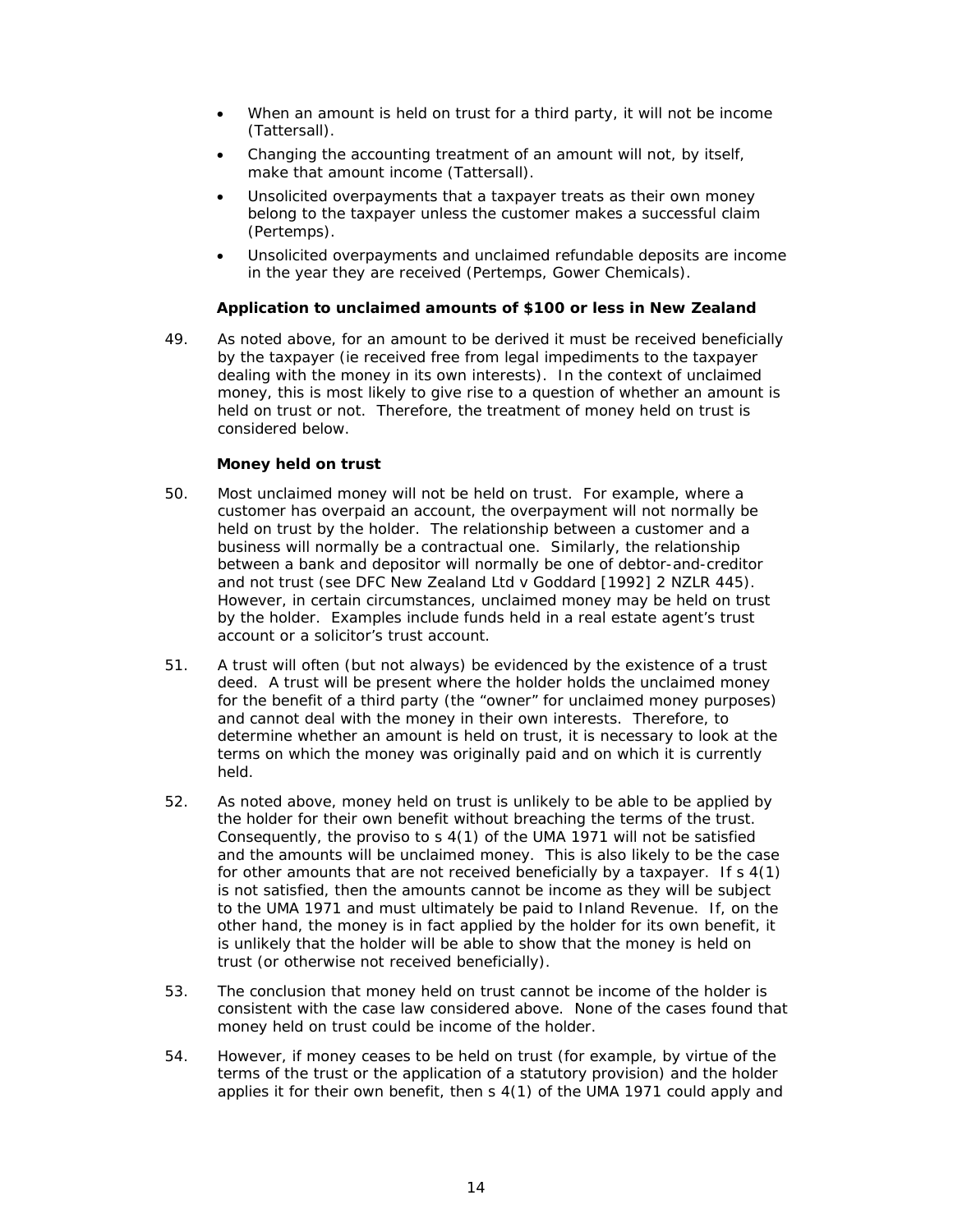the amount could become income of the holder. In this case, the amount should be treated the same as amounts not held on trust.

#### *Money not held on trust*

- 55. At issue is when (if at all) amounts of unclaimed money applied by the holder for their own benefit will be derived by the holder. As noted above, it is assumed that the amounts are received by the holder in the ordinary course of their business.
- 56. New Zealand case law on derivation has followed the Australian decision of *Arthur Murray*. Therefore, in New Zealand, income will be derived when what has taken place is enough to satisfy the general understanding among practical business people of what is derivation of income. The UK case law may be of assistance in determining this. However, that case law was not considering the meaning of derivation so care needs to be taken when applying the decisions in a New Zealand context.
- 57. In the case of unclaimed money, it could be argued that derivation occurs on receipt or at some point following receipt, or that derivation never occurs. As no New Zealand case law is directly on point, it is necessary to consider the principles taken from the case law to determine how a court would apply them to resolve this issue.
- 58. Where a contractual or statutory provision (such as the Limitation Act 1950 or Limitation Act 2010) applies so that the holder of money will no longer be required to repay it if requested by the owner, then the amount will be income. This is consistent with the UK case law. It is also consistent with *Arthur Murray* and the New Zealand derivation cases, because the holder has to do nothing further to earn the amount and there is no possibility that the amount will be repayable. However, in many cases of unclaimed money, it is unlikely that the relevant Limitation Act will apply and there will be no contractual terms limiting the holder's liability to repay. Therefore, it is necessary to consider whether these amounts could be income even though they are still subject to the possibility of repayment.
- 59. As noted above, that an amount may be subject to repayment will not necessarily prevent it being income (see, for example, *Lincolnshire Sugar*, *Pertemps, Gower Chemicals, Case N30, Bowcock*).
- 60. *Pertemps* is the decision that is closest to the facts being considered. It could be argued that *Pertemps* should be applied in New Zealand, which would lead to the conclusion that (at least in the case of overpayments) the relevant amounts are income when they are received. However, this is not considered the correct approach for two reasons. First, in New Zealand the UMA 1971 potentially imposes some statutory obligations in respect of the amounts until the proviso to s 4(1) applies to exclude the amount from being unclaimed money. Secondly, *Pertemps* is arguably inconsistent with the approach taken in *Arthur Murray* and the subsequent New Zealand cases. This is discussed in more detail below. In summary, it is considered that *Pertemps* provides support for the proposition that the amounts of unclaimed money are in the nature of income. However, it is not considered good authority in New Zealand for **when** that income is derived.
- 61. It could be argued that the fact (in many cases) the holder will always be liable to repay the relevant amounts to the owner (if asked) means applying *Arthur Murray* would lead to the conclusion that the amounts would never be derived. However, it is considered that the principles from *Arthur Murray* need to be interpreted in the context of the facts in that decision. *Arthur*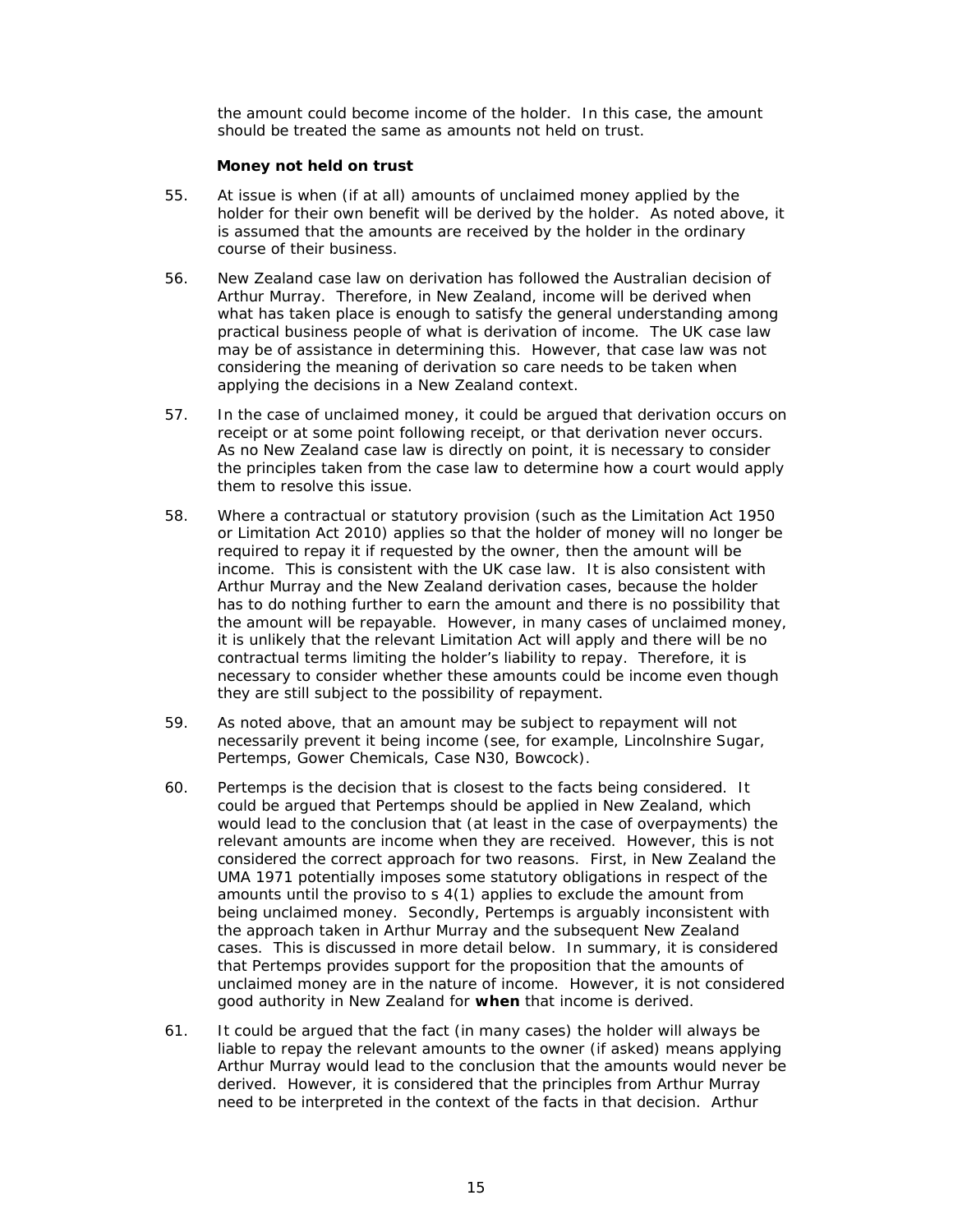*Murray* was considering prepaid services. This meant its analysis was focused on establishing when an amount would be "earned" where there was a future requirement to perform services on request. No consideration was given to what the position would be where there was no (or no longer an) obligation to perform any services. *Case N30* expanded the scope of the principles from *Arthur Murray*. In *Case N30* income was held to be derived even though the services paid for had not been performed. The earning process was found to be complete once it was probable that the service would not be required to be performed.

- 62. In the context of an amount of unclaimed money, that amount will not be "earned" in the sense of goods or services being provided for it. However, it is an amount that is received in the ordinary course of the taxpayer's business and it is being treated by the taxpayer as its own money (in the sense of having been applied for the holder's use). As nothing further needs to be done by the taxpayer to earn the money, the only thing stopping it being derived is the fact it is subject to the contingency of repayment. As time passes, that contingency will become more remote.
- 63. Once it is probable that the unclaimed amount will not need to be repaid, it should be treated as income. The "probable" threshold is based on the test used in *Case N30*. A different standard may be more appropriate. For example, it could be argued that it is sufficient for an amount to be treated as income where it is "unlikely" that it will need to be repaid. However, on balance, it is considered that the case law better supports the slightly higher "probable" threshold. Practically, there may not be much difference in any event.
- 64. When it is probable that an amount will not be repaid will depend on the particular business. Business records and accounting treatment are likely to be relevant to determining this. For example, if business records show that once an amount is applied for the benefit of the holder under the proviso to s 4(1) of the UMA 1971, it is probable that it will not be paid back, then this would suggest that the amount should be returned as income at that time. If, on the other hand, the business records show that even after 10 years, customers still successfully request the return of unclaimed amounts (on more than just isolated occasions), then this may suggest that the amounts should not yet be treated as income. This will be a question of fact to be determined in each case. It is not possible to provide more prescriptive factors.
- 65. In summary, an unclaimed amount will be derived when it:
	- has been applied by the holder for its own benefit (that is, the proviso to s 4(1) of the UMA 1971 applies); and
	- is probable that the amount will not have to be repaid (which would include situations (described above) when the amount is not legally recoverable; for example, under a contractual term or the Limitation Act).

# *Amounts subsequently repaid to owners*

- 66. Section DA 1 sets out the general permission for deductibility. In particular, s DA 1(b) allows a deduction for an amount of expenditure to the extent to which it is incurred in the course of carrying on a business for the purpose of deriving assessable or excluded income.
- 67. The Rulings apply to amounts of unclaimed money that are received by holders in the ordinary course of their business. The Commissioner's view is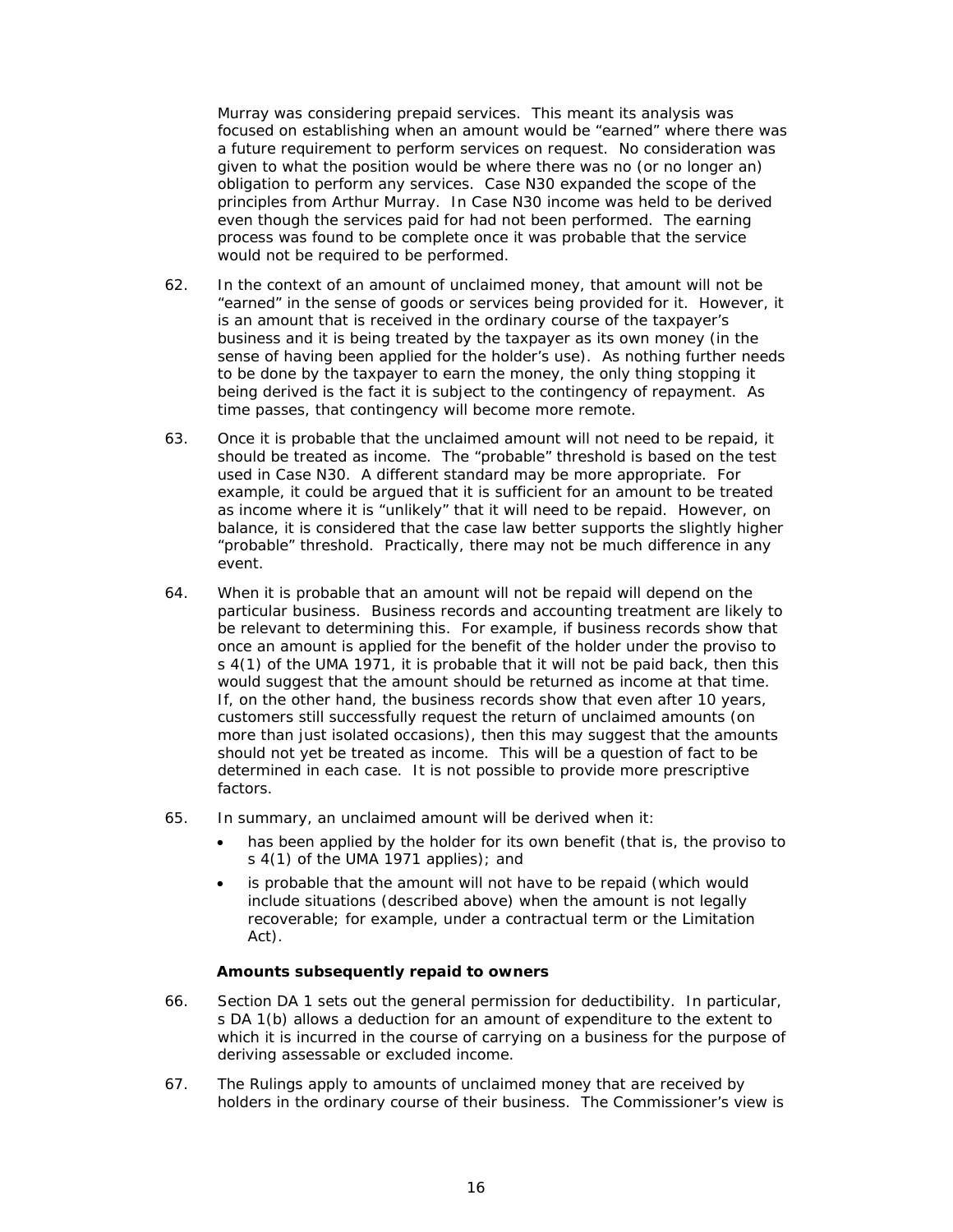that repayment of these amounts to their owners is also undertaken in the course of the holder's business. Consequently, if a holder subsequently returns an amount that has previously been recognised as income, the holder will be entitled to a deduction under s DA 1(b).

# **Conclusions**

- 68. For amounts of unclaimed money of \$100 or less, while money is held on trust and cannot be (and has not been) applied by the holder for their own benefit (or for the benefit of any other person or for any purpose or object) it cannot be income of the holder.
- 69. An unclaimed amount (of \$100 or less) not held on trust will be derived when it:
	- has been applied by the holder for its own benefit (that is, the proviso to s 4(1) of the UMA 1971 applies); and
	- is probable that the amount will not have to be repaid (which would include situations when the amount is not legally recoverable; for example, under a contractual term or the Limitation Act).
- 70. When it is probable that an amount will not be repaid will depend on the particular business. Business records and accounting treatment are likely to be relevant to determining this.
- 71. If a holder has recognised a previously unclaimed amount as income and subsequently returns that amount to the owner, the holder will be entitled to a deduction under s DA 1(b).

# **Example: Unclaimed money not held on trust**

- 72. The following example is included to assist in explaining the application of the law.
- 73. Supaphone Ltd is carrying on business as a telecommunications company. Many of Supaphone's clients pay their accounts by monthly automatic payment. Sometimes when clients close their accounts with Supaphone, they forget to cancel their automatic payments straight away. This results in overpayments to Supaphone. Supaphone attempts to contact customers to return these overpayments, but these customers are often impossible to locate. Supaphone also receives payment by cheque. Sometimes, despite its best attempts, Supaphone cannot match the cheque received with a particular customer's account. In both situations, the amounts received are subject to the UMA 1971.
- 74. Where unclaimed amounts are \$100 or less, Supaphone applies them to its business (within the applicable timeframes) under the proviso to s 4(1) of the UMA 1971. At this time, the amounts are no longer subject to the UMA 1971.
- 75. Supaphone's business records show that over the past 10 years repayment requests are made for 50 percent of unclaimed amounts within four years of receipt. However, in the past 10 years only two people have requested the return of unclaimed money more than four years after it was received. Therefore, after four years it is probable that the amount will not have to be repaid.
- 76. Supaphone asks whether (and when) the unclaimed amounts of \$100 or less are business income under s CB 1.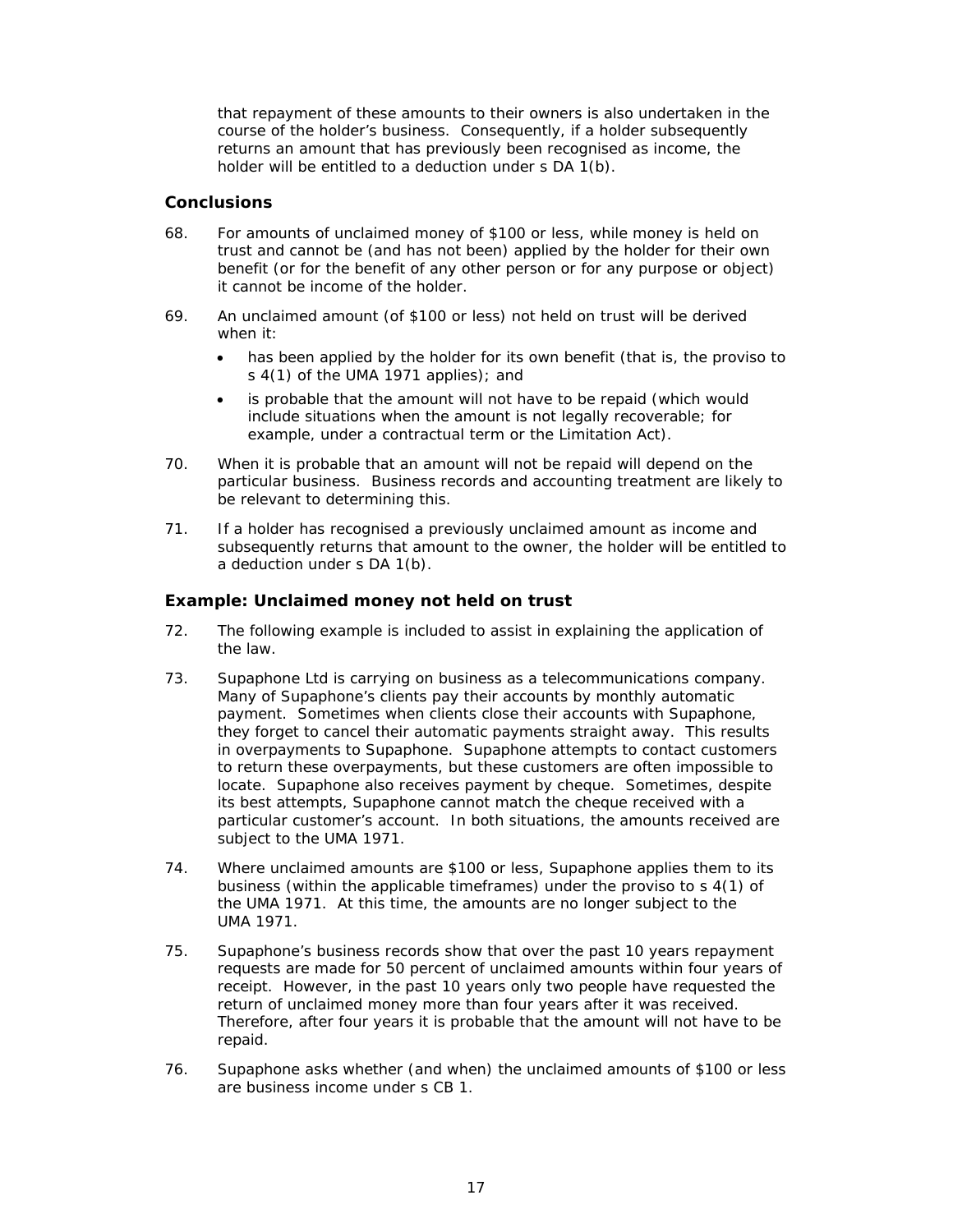- 77. The unclaimed amounts are not held by Supaphone on trust. Therefore, the amounts will be income under s CB 1 when they are derived (assuming that no other timing regime applies). The amounts will be derived when:
	- Supaphone applies the amounts to its business under the proviso to s 4(1) of the UMA 1971 (which occurs around six years after receipt); and
	- it is probable that Supaphone will not have to repay the amounts (in this case four years after receipt).
- 78. As the later of these events is the application of the amounts under the proviso to s 4(1), the amounts are derived and should be returned as business income when Supaphone applies these amounts to its business.

#### **References**

#### **Subject references**

Business income Derivation Unclaimed money

#### **Legislative references**

Income Tax Act 2007, s CB 1 Limitation Act 1950 Limitation Act 2010 Unclaimed Money Act 1971, ss 4, 5, 6, 7 and 8

#### **Case references**

*A Elson (Inspector of Taxes) v Prices Tailors Ltd* [1963] 1 All ER 231 (ChD) *Arthur Murray (NSW) Pty Ltd v FCT* (1965) 114 CLR 314 *Bowcock v CIR* (1981) 5 NZTC 61,062 (HC) *Case N30* (1991) 13 NZTC 3,266 (TRA) *CIR v Molloy* (1990) 12 NZTC 7,146 (HC) *Gower Chemicals v HMRC* [2008] UKSPC 713 (SpC) *Jay's the Jewellers Ltd v IRC* [1947] 2 All ER 762 (KB) *Lincolnshire Sugar Co Ltd (in liquidation) v Smart (HMIT)* [1937] 1 All ER 413 (HL) *Morley (Inspector of Taxes) v Tattersall* [1938] 3 All ER 296 (CA) *Pertemps Recruitment Partnership Ltd v HMRC*  [2010] UKFTT 218 (TC) **Other references** 

'Inland Revenue Technical Rulings – now limited to historic value' *Tax Information Bulletin*  vol 10, no 9 (September 1998)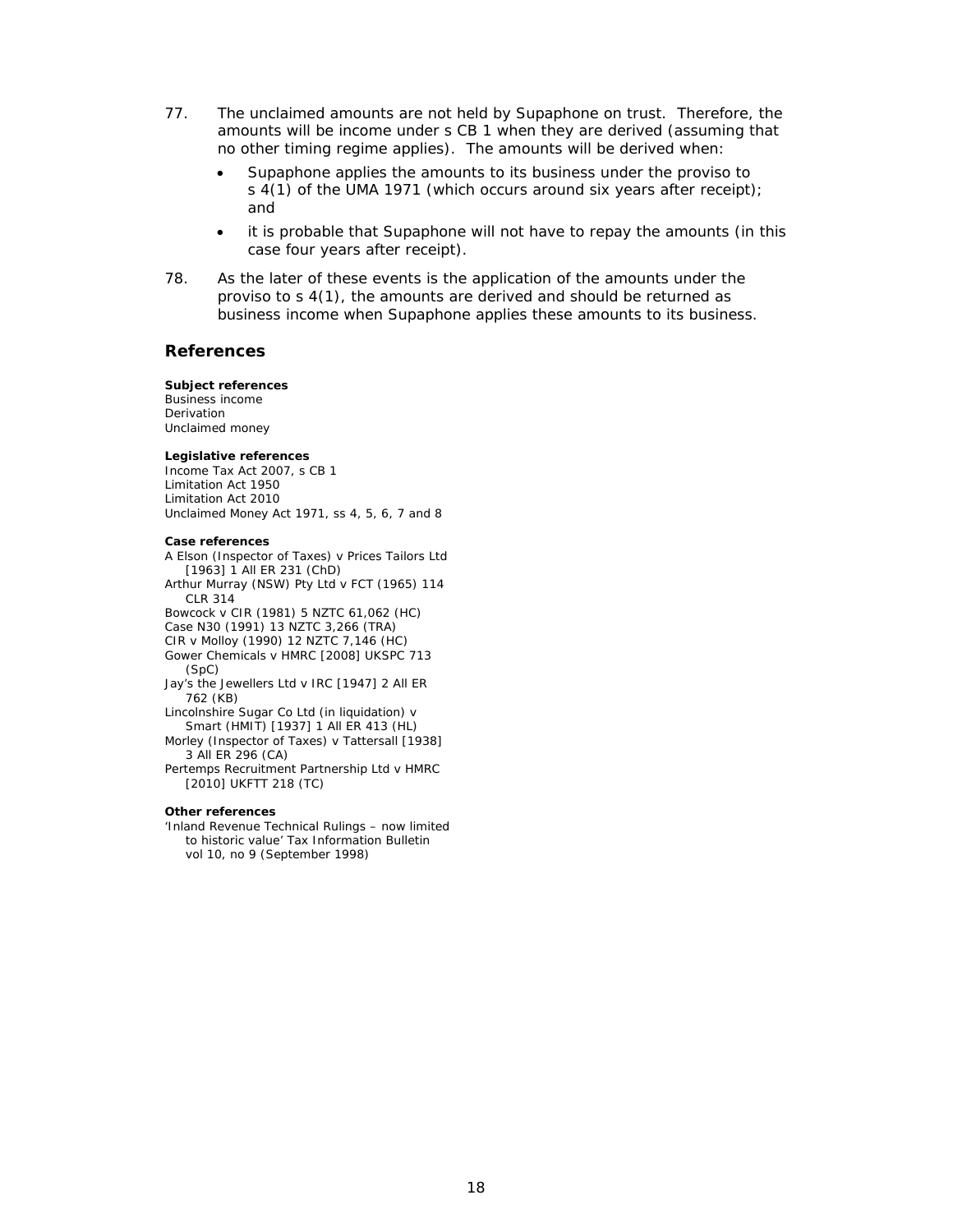# **Appendix – Legislation**

# **Income Tax Act 2007**

1. Section CB 1 provides:

#### **CB 1 Amounts derived from business**

*Income* 

(1) An amount that a person derives from a business is income of the person.

*Exclusion* 

(2) Subsection (1) does not apply to an amount that is of a capital nature.

#### **Unclaimed Money Act 1971**

#### 2. Section 4 of the Unclaimed Money Act 1971 provides:

*Unclaimed money* 

- (1) Subject to this section, unclaimed money shall consist of—
	- (a) money, including the interest or any amount in the nature of interest thereon, deposited with any holder so as to bear interest for a fixed term, which has been in the possession of the holder for the period of 6 years immediately following the date of expiry of the term:
	- (b) money, including the interest or any amount in the nature of interest thereon, deposited with any holder so as to bear interest—
		- (i) without limitation of time; or
		- (ii) for a fixed term where, on the expiry of the fixed term, the money, if it is not withdrawn by the customer, is to be treated as reinvested,-

where in either case the customer has not operated on the account for a period of 25 years, whether by deposit, or withdrawal, or instruction in writing:

- (c) money deposited upon current account or otherwise with any holder and not bearing interest, where—
	- (i) in any case where the holder is a savings bank, the customer has not operated on the account for a period of 25 years, whether by deposit, or withdrawal, or instruction in writing; and
	- (ii) in any other case, the customer has not operated on the account for a period of 6 years, whether by deposit, or withdrawal, or instruction in writing:
- (d) money payable or distributable on or in consequence of the maturity of a policy of life assurance, being money which has been in the possession of any holder for the period of 6 years immediately succeeding the date on which—
	- (i) the policy matured otherwise than by death; or
	- (ii) the holder first had reason to suppose that the policy has matured by death, whether such death has been legally proved or not,—

whichever date is the earlier, and notwithstanding that by the terms of the policy the money is not payable or distributable except on proof of death, or on proof of age or any other collateral matter:

(e) any other money, of any kind whatsoever, which has been owing by any holder for the period of 6 years immediately following the date on which the money has become payable by the holder:

provided that money of any of the kinds referred to in this subsection shall cease to be unclaimed money where—

(i) in respect of any one owner it does not exceed \$100 in total; and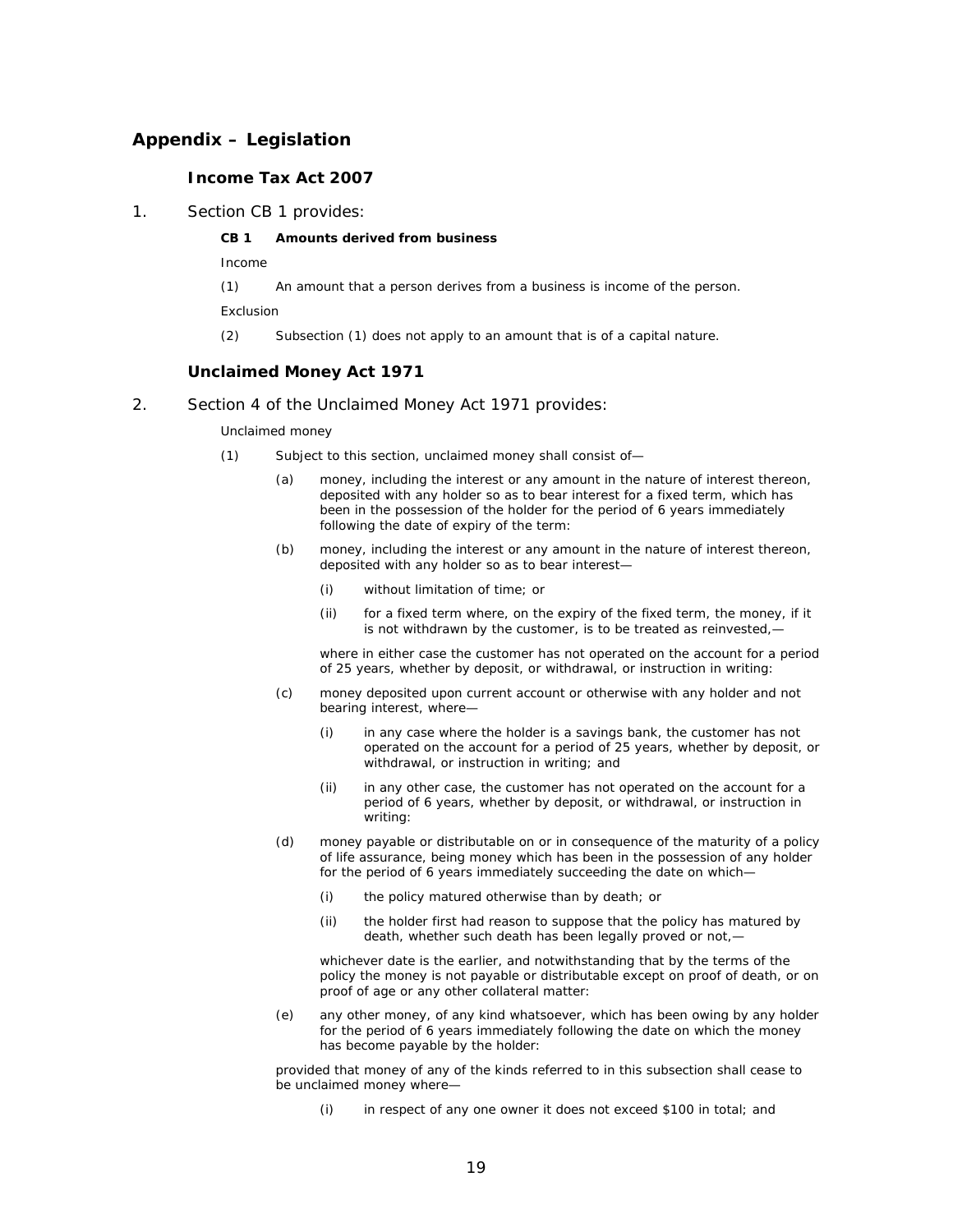- (ii) before the 1st day of June next succeeding the end of the period of 6 years or, as the case may be, 25 years specified in this subsection, that unclaimed money is, without limiting any claim any owner may have thereto, applied by the holder for his own benefit or for the benefit of any other person or for any purpose or object.
- (2) Unclaimed money shall not include—
	- (a) any dividends, not being dividends payable by a mutual association in relation to money deposited with the association, payable by a company to any of its shareholders:
	- (b) any rebate payable by a mutual association (other than a holder of the kind referred to in paragraph (f) of subsection (1) of section 5 of this Act) to any of its members in relation to the trading transactions of the member with the association, not being a rebate payable in relation to money deposited with the association:
	- (c) any benefits payable from any pension or superannuation fund.
- (3) Where a holder has ceased to carry on business or has died, and the holder, or, as the case may be, his personal representative, has for a period of 6 months or more immediately succeeding the date of that cessation or death been in possession of or owed money which has remained unclaimed and—
	- (a) which would become unclaimed money when the period referred to in the appropriate paragraph of subsection (1) of this section had expired if the money had remained unclaimed; or
	- (b) which would have so become unclaimed money if it were not money of any of the kinds referred to in subsection (2) of this section,—

the holder or that personal representative may, if he thinks fit, pay the money to the Commissioner and furnish to the Commissioner particulars of the payment and of the person on whose behalf the money was held or to whom it was owed; and thereupon that money shall be deemed to be unclaimed money, and the provisions of this Act, as far as they are applicable, shall apply accordingly:

provided that this subsection shall not apply to any money of the kind referred to in section 330 of the Companies Act 1955.

(4) In subsection (2) of this section the expression **mutual association** means any body or association of persons, whether incorporated or not, which enters into transactions of a mutual character with its members, whether or not it also enters into transactions with other persons.

#### 3. Section 5 of the Unclaimed Money Act 1971 provides:

#### *Holder*

- (1) This Act shall apply to unclaimed money held or owing by the following holders:
	- (a) any company incorporated in New Zealand and any liquidator or receiver of any such company:
	- (b) any company incorporated out of New Zealand and carrying on business in New Zealand, and any liquidator or receiver of any such company:
	- (c) any bank, including a savings bank, carrying on business in New Zealand:
	- (d) any building society within the meaning of the Building Societies Act 1965:
	- (e) any person, firm, body, or institution carrying on the business of borrowing and lending money in New Zealand, in respect of money borrowed:
	- (f) any insurance office or company carrying on business in New Zealand, including the Government Life Insurance Corporation:
	- (g) any auctioneer within the meaning of the Auctioneers Act 1928, whether or not a company, in respect of any balance of proceeds of any auction sale:
	- (h) any agent within the meaning of the Real Estate Agents Act 2008, whether or not a company, in respect of money held in a trust account: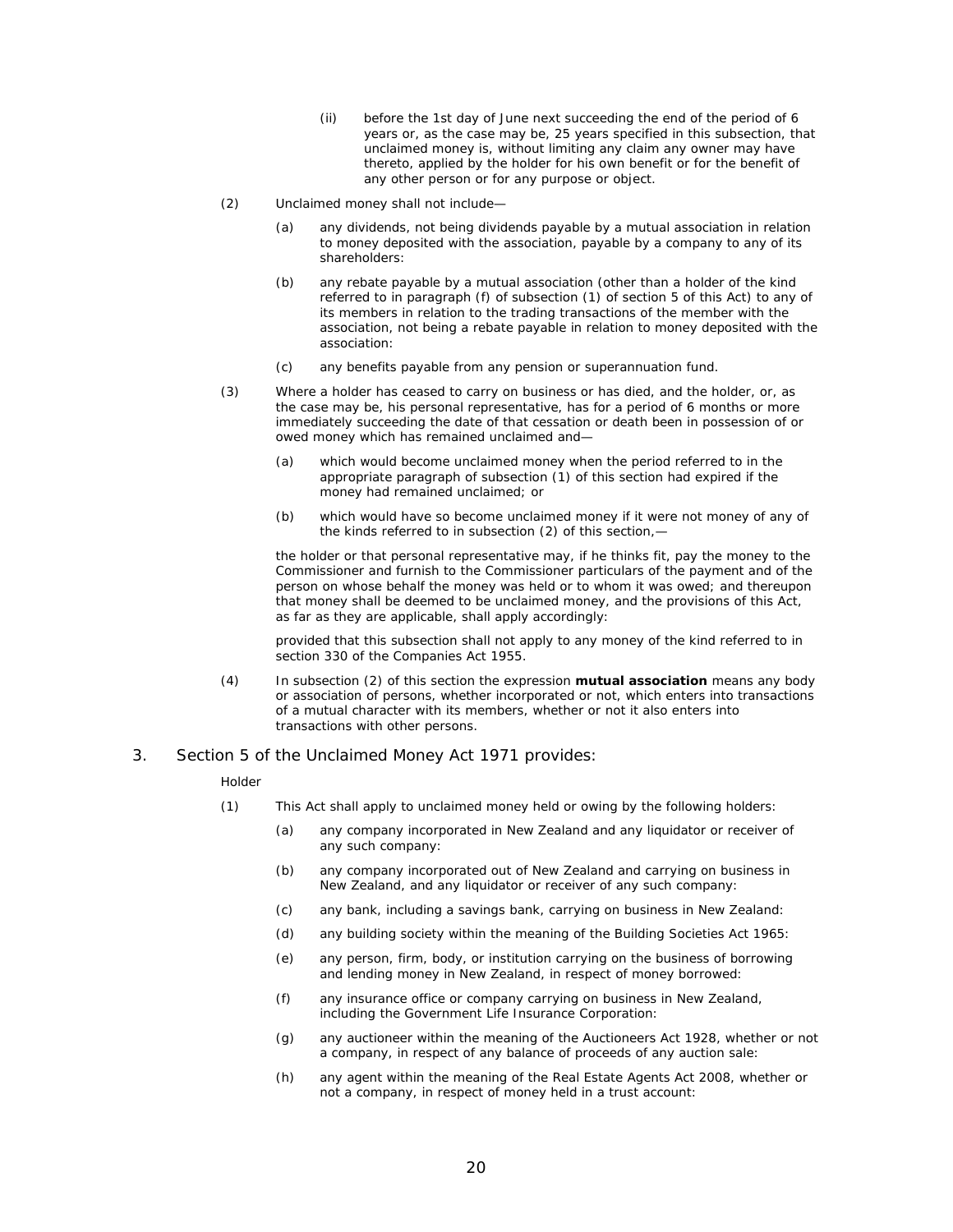- (ha) any conveyancing practitioner within the meaning of the Lawyers and Conveyancers Act 2006, in respect of money held in a trust account:
- (i) any sharebroker within the meaning of the Sharebrokers Act 1908, whether or not a company, in respect of money held on behalf of clients:
- (j) any chartered accountant (within the meaning of section 19 of the New Zealand Institute of Chartered Accountants Act 1996) in respect of money held on behalf of clients:
- (k) any motor vehicle trader within the meaning of the Motor Vehicle Sales Act 2003, whether or not a company, for money held on behalf of any person for whom the trader has acted as agent in the course of carrying on the business of motor vehicle trading.
- (2) Any person, firm, body, or institution may elect to be the holder in respect of such money held or owing by him or it as he or it thinks fit, not being-
	- (a) unclaimed money in respect of which he or it is the holder under subsection (1) of this section; or
	- (b) except where subsection (3) of section 4 of this Act applies, money to which subsection (2) of that section applies;—

and in that case he or it shall be deemed to be the holder in respect of that money.

#### 4. Section 6 of the Unclaimed Money Act 1971 provides:

#### *Register to be kept*

(1) Every holder shall, on the 1st day of June in each year, enter in an alphabetical register, to be kept at the head or principal office in New Zealand of the holder, in the form prescribed in the Schedule to this Act, particulars of unclaimed money arising on or after the 1st day of June in the preceding year; and from and after the 8th day of June in each year that register shall be open to the inspection of all persons at that head or principal office during the hours within which the ordinary business of the holder is transacted, on payment of such fee as may be determined by the holder, but not exceeding 50 cents:

#### provided that—

- (a) on ceasing to carry on business in New Zealand a holder shall deposit the register in the custody of the Registrar of the District Court nearest to the place where that register was theretofore kept:
- (b) any holder may at any time so deposit any book or part of the register in which no entry has been made for a period of not less than 6 years immediately preceding the date of that deposit.
- (2) Nothing in this section shall apply to any unclaimed money in respect of which special provisions are made by or under any other Act, or to any unclaimed money which, pursuant to the proviso to subsection (1) of section 4 of this Act, ceases to be unclaimed money.

*Holder to notify Commissioner and owners of entries in register of unclaimed money* 

- (1) Not later than the 30th day of June in each year, every holder shall, by letter addressed to the last known place of business or abode of the owner, post to every owner in respect of whom an entry as the owner of unclaimed money was required to be made on the 1st day of that month in the register kept by the holder pursuant to section 6 of this Act, a notice specifying the amount of that money and the fact that it is entered in the register as unclaimed money, and the holder shall thereupon enter in that register the date of posting of the notice.
- (2) Not later than the 30th day of September in each year, every holder shall furnish to the Commissioner a copy of every entry made, on or after the 1st day of June in that year, in the register kept by the holder pursuant to section 6 of this Act, and shall indicate to the Commissioner which, if any, of the unclaimed money in respect of which the entry was so made, has, on or after that 1st day of June, been paid to the owner thereof.
- (3) Nothing in this section shall apply to any unclaimed money in respect of which special provisions are made by or under any other Act.